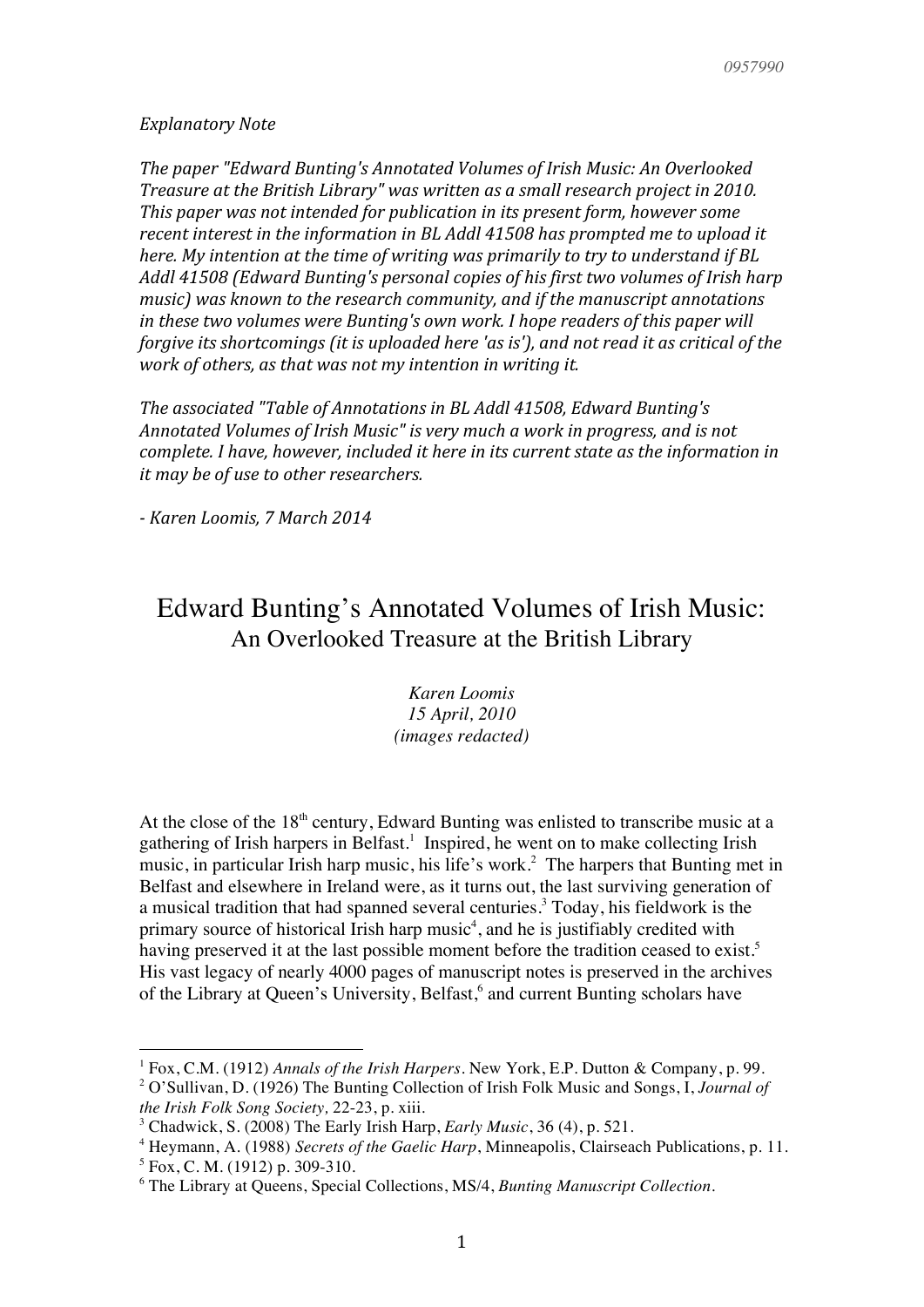assumed that essentially all of his surviving archival material was held there.<sup>7</sup> The author has, however, recently discovered an overlooked manuscript at the British Library: Bunting's own copies of his first two published volumes with extensive hand written annotations and revisions to the printed music.<sup>8</sup> The potential importance of these annotated volumes to research of Edward Bunting, historical Irish music, and the Irish harp tradition cannot be overstated. This paper presents an overview of the contents of the annotations, their significance, possible purpose, and a discussion of the source of the volumes and annotations.

Edward Bunting was born in Armagh, Ireland in  $1773.9$ <sup>9</sup> At an early age, he showed an innate musical talent, and at the age of 11 was apprenticed to William Ware, head organist at St Ann's Church in Belfast. 10 Bunting excelled as a music student, and within a few years was giving piano lessons to ladies in Belfast's high society.<sup>11</sup> He continued to work as sub-organist under Ware and his musical talents quickly became known around Belfast. $12$ 

In December 1791, when Bunting was just turning 19, the newly formed Belfast Society for Promoting knowledge circulated a flyer proposing to attempt to "revive and perpetuate the ancient Music and Poetry of Ireland…to preserve from oblivion the few fragments which have been permitted to remain, as monuments of the refined taste and genius of their ancestors." The flyer goes on to propose that "the Harpers should be induced to assemble at Belfast…and that a person well versed in the language and antiquities of this nation should attend, with a skilful musician to transcribe and arrange the most beautiful and interesting parts of their knowledge."<sup>13</sup> The driving force behind this gathering was Dr. James MacDonnell, the prominent Belfast physician and philanthropist who, as a boy had been taught to play by the harper Arthur O'Neill, and therefore had a personal interest in preserving the music.<sup>14</sup> In a broader sense, the Society's interest in showcasing Irish harp music grew out of a desire to support the growing nationalist movement by encouraging Irish cultural identity.<sup>15</sup> It is important to note that it was their intention to collect the music and publish it, but in order to entice the public to buy the printed music,<sup>16</sup> it needed to be arranged for an instrument that people generally could play.<sup>17</sup> In late  $18<sup>th</sup>$  century, Ireland that instrument was the piano forte, not the Irish harp. In particular, it was

<sup>&</sup>lt;sup>7</sup> The author has communicated with the following researchers: Simon Chadwick, Historical Harp Society of Ireland; Séan Donnelly, Historical Harp Society of Ireland; Ann Heymann, Clairseach Publications; and Colette Moloney, Waterford Institute of Technology.

<sup>8</sup> British Library, BL Addl 41508, *Bunting Collection*, Vol I.

<sup>&</sup>lt;sup>9</sup> O'Sullivan (1926), p. xiii.

 $10$  Fox, C. M. (1912) p. 11.

 $11$  Ibid., p. 12.

<sup>12</sup> Petrie, G. (1847) Our Portrait Gallery.-No. XLI., *Dublin University Magazine*, 29 (169) January, p.67.

 $13$  quoted in Fox, C. M. (1912), pp. 97-98.

 $14$  Fox, C. M. pp. 6-8.

<sup>&</sup>lt;sup>15</sup> Lanier, S. C. (1999), "It is New-Strung and Shan't be Heard": Nationalism and Memory in the Irish Harp Tradition, *British Journal of Ethnomusicology*, 8, pp. 4-6.

<sup>16</sup> Johnston, R. (2003) *Bunting's Messiah*, Belfast, Belfast Natural History and Philosophical Society, p. 45.

<sup>17</sup> Ibid., p. 42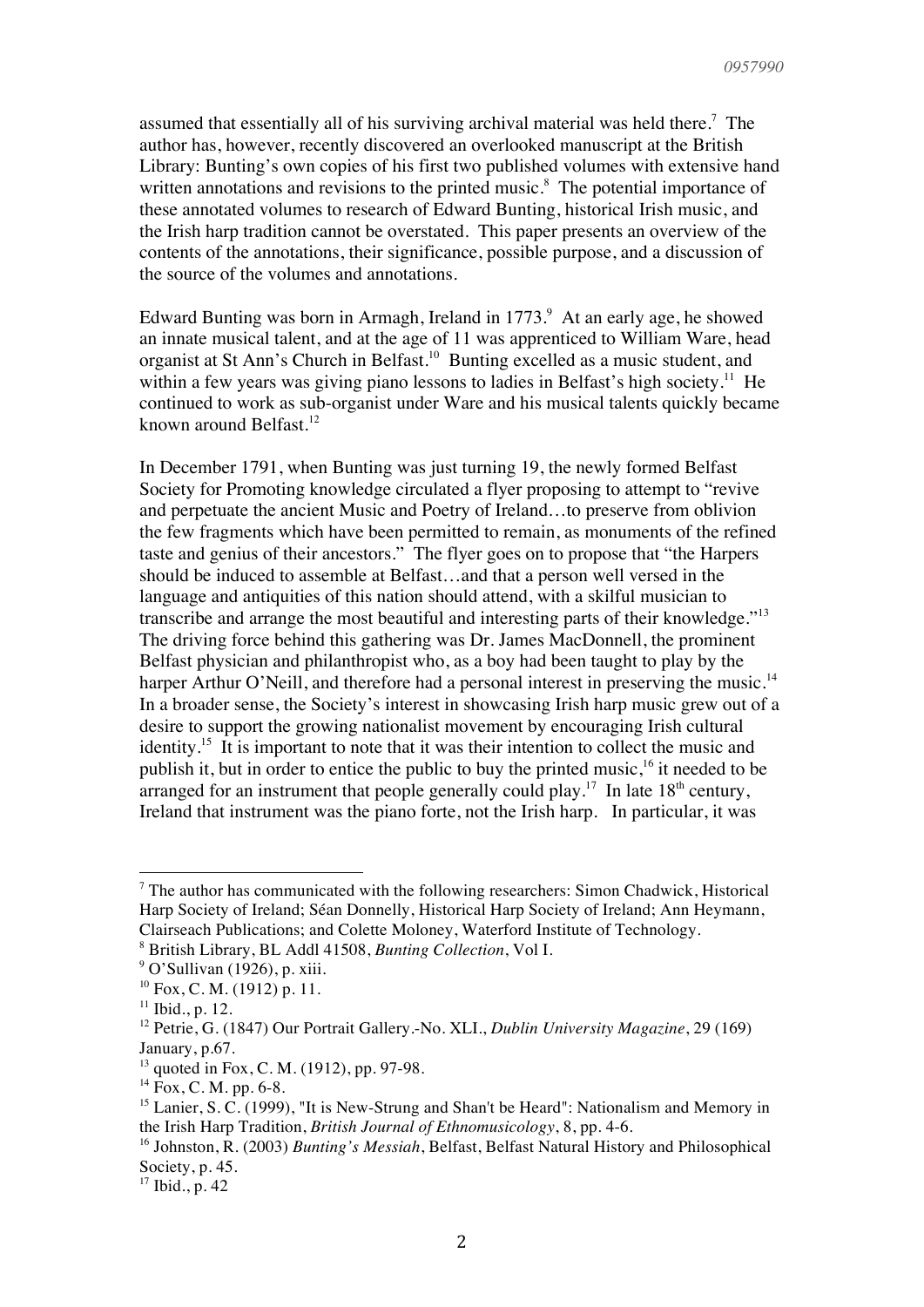the square piano, which was a hugely popular parlour instrument<sup>18</sup>, and because of Bunting's reputation in Belfast for keyboard musicianship, he was the "skilful musician" hired to attend the meeting of harpers to transcribe the music and prepare piano forte arrangements for publication. The gathering, which was planned to coincide with a visit to Belfast by Wolfe Tone and the United Irishmen, was held at the Old Exchange and Assembly Rooms in Belfast, on 11-13 July 1792.<sup>19</sup> Ten harpers attended, including MacDonnell's teacher, Arthur O'Neill<sup>20</sup> and, most significantly for modern study of early Irish harp technique, Dennis Hempson (a.k.a. O'Hampsey), who at 97 years of age was not only the oldest harper in attendance, but was also the only one still using the traditional technique of playing with the fingernails.21 Bunting carefully transcribed the music played by the harpers, paying particular attention to O'Hampsey, and his repertoire<sup>22</sup>, and in 1796, Bunting published the first of three volumes of piano forte arrangements of Irish music collected by him at the Belfast harp gathering and elsewhere in Ireland.<sup>23</sup>

The Belfast meeting had inspired Bunting to make collecting Irish music his life's work, and he went out into the field, collecting airs from harpers and other sources in numerous locations in Ireland over a period of at least ten years, enlisting Irish speakers to collect song texts as well.<sup>24</sup> He devoted the rest of his life to researching, editing, and arranging the vast body of information he had collected in the field. Bunting's second and third volumes of Irish music, published in 1809 and 1840,<sup>25</sup> are each prefaced by an extended dissertation with detailed background information on the music, the harpers, their instruments, and playing technique. This published material has provided a great deal of essential information for the modern revival of the early Irish harp, although the piano forte arrangements of the airs are of limited value for performance on that instrument.

If all that survived of Bunting's work was his three published volumes, he would still be remembered for his important contribution to scholarship of the early Irish harp. In 1907, however, Charlotte Milligan Fox walked into a London harp warehouse to purchase a harp and when she inquired if any Irish harpers had ever passed through was told that a gentleman had just been in who'd said that his grandfather was the man who "preserved the music of the ancient Irish harpers".<sup>26</sup> That man was Dr. Louis MacRory, grandson of Edward Bunting. When Fox contacted him, he presented her with a box full of Bunting's original manuscript notebooks of his work collecting Irish music.<sup>27</sup> This vast body of work, which had not been seen since Bunting's lifetime, has made it possible to begin to reconstruct the original performances of the music on the early Irish harp. It is painstaking work, however, so

<sup>18</sup> Cole, M. (2009) *Square Pianos: A Brief History,* Square Pianos,

http://www.squarepianos.com/square.htm Accessed 12 April, 2010.

 $19$  Moloney, C. (2000), p. 8.

<sup>20</sup> O'Sullivan, D. (1926), p. xiv.

<sup>&</sup>lt;sup>21</sup> Johnston, R. (2003), p.43.

 $22$  ibid.

<sup>&</sup>lt;sup>23</sup> Bunting, E. (1796) *A General Collection of the Ancient Irish Music*. London, Preston & Son. <sup>24</sup> O'Sullivan, D. (1926), pp. xiii-xvii.

<sup>25</sup> Bunting, E. (1809) *A General Collection of the Ancient Music of Ireland.* London, Clementi and Company, and (1840) *The Ancient Music of Ireland*. Dublin, Hodges and Smith.

 $26$  Fox, C. M. (1912), p. viii.

 $27$  ibid.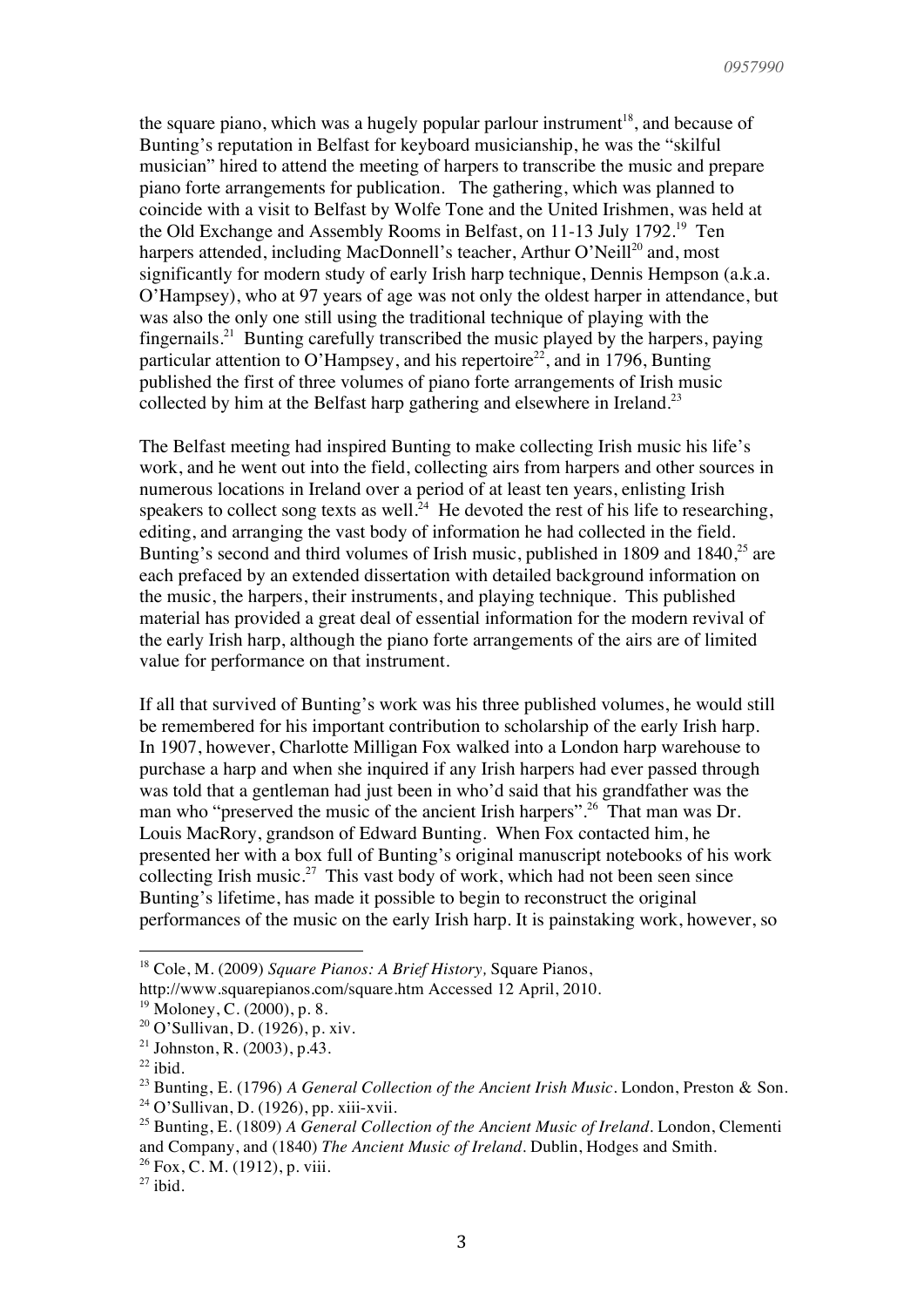every scrap of archival material is a potentially valuable source to inform the interpretation of the music. Although a large part of Bunting's manuscript material is preserved, it is clear from the gaps in his work that there is missing material. Given the serendipitous nature of Fox's discovery of Bunting's manuscripts, it's possible that additional surviving material will come to light. Since Fox's initial discovery, two manuscripts have, in fact, been found, adding important material to the surviving body of work.<sup>28</sup> In 2009, the author discovered a significant additional source of archival material, Bunting's personal copies of his first two published volumes of Irish music, bound together in one volume and currently held at the British Library.<sup>29</sup> This double volume contains 90 folios (including interleaves) of extensive hand written annotations and revisions to the notated music. The annotations include original material that has not appeared in publication and is not found in any of Bunting's other surviving archival material, the revisions to the music are also original and have not been seen elsewhere. The author has requested a scan of the entire contents and has copied all of the annotations and music revisions into a facsimile copy of both volumes.

Before discussing the content of the annotations, it is important to identify the handwriting. All of the annotations appear to be written by the same hand. Were they written by Edward Bunting? A sample scan of the annotations was sent to three Bunting scholars for identification.<sup>30</sup> Two replied, but neither gave a definitive identification.<sup>31</sup> The author has compared the handwriting to samples that have been identified as Bunting's in his manuscript notebooks from the 1790's. This handwriting is somewhat different to that found in the annotated volumes, but this may be due to the long time span between the notebooks and the annotated volumes. Bunting was a very young man when he penned the handwriting in his notebooks, whereas the annotations in his published volumes were written after  $1840$ <sup>32</sup> when bunting was nearly 70 years old. It is also possible that the handwriting belongs to one of Bunting's scribes. Bunting is known to have used secretaries to write some of his notes. Moloney (2000) identified 84 separate forms of handwriting in Bunting's notebooks.<sup>33</sup> Based on the content of the annotations, they were written by someone who had information that is only found in Bunting's notebooks.<sup>34</sup> They were also likely written before about 1850, due to the use of the "long s" in the script.<sup>35</sup> This points to the annotations being written either by Bunting himself, or on his behalf, and probably rules out the likely modern candidates, Edward Bunting's grandson, who's

<sup>&</sup>lt;sup>28</sup> Carolan, N. and Donnelly, S., referenced in Moloney (2000), p. 447.

<sup>29</sup> British Library, BL Addl 41508, *Bunting Collection*, Vol I.

<sup>&</sup>lt;sup>30</sup> Séan Donnelly, Ann Heymann, and Colette Moloney (see note 7).

 $31$  Moloney, C. (2009) personal communication, and Heymann, A. (2009) personal communication.

 $32$  This date is based on the content that refers to the "1840" volume (e.g. BL Addl 41508, Bunting (1796) f. 72v, p. 4, *Girls Have You Seen George*, "Set 1840", and f. 75r, p. 9, *Madam Cole*, "Set in 1840").

<sup>33</sup> Moloney (2000), pp. 707-712.

<sup>34</sup> e.g. BL Addl 41508, Bunting (1809) f. 51v, p. 46 *Felican / The Butterfly,* "One of the easy lessons first taught to the young harpers", and Bunting, E. ms 33(3), f. 9r, "second or third tune learned on the harp".

<sup>35</sup> Norman, J. (2004-2010) *Gradual Disappearance of the Long S in Typography (Circa 1800 – 1820)* [Internet] HistoryofScience.com.

http://www.historyofscience.com/G2I/timeline/index.php?id=2729 [Accessed 13 April 2010]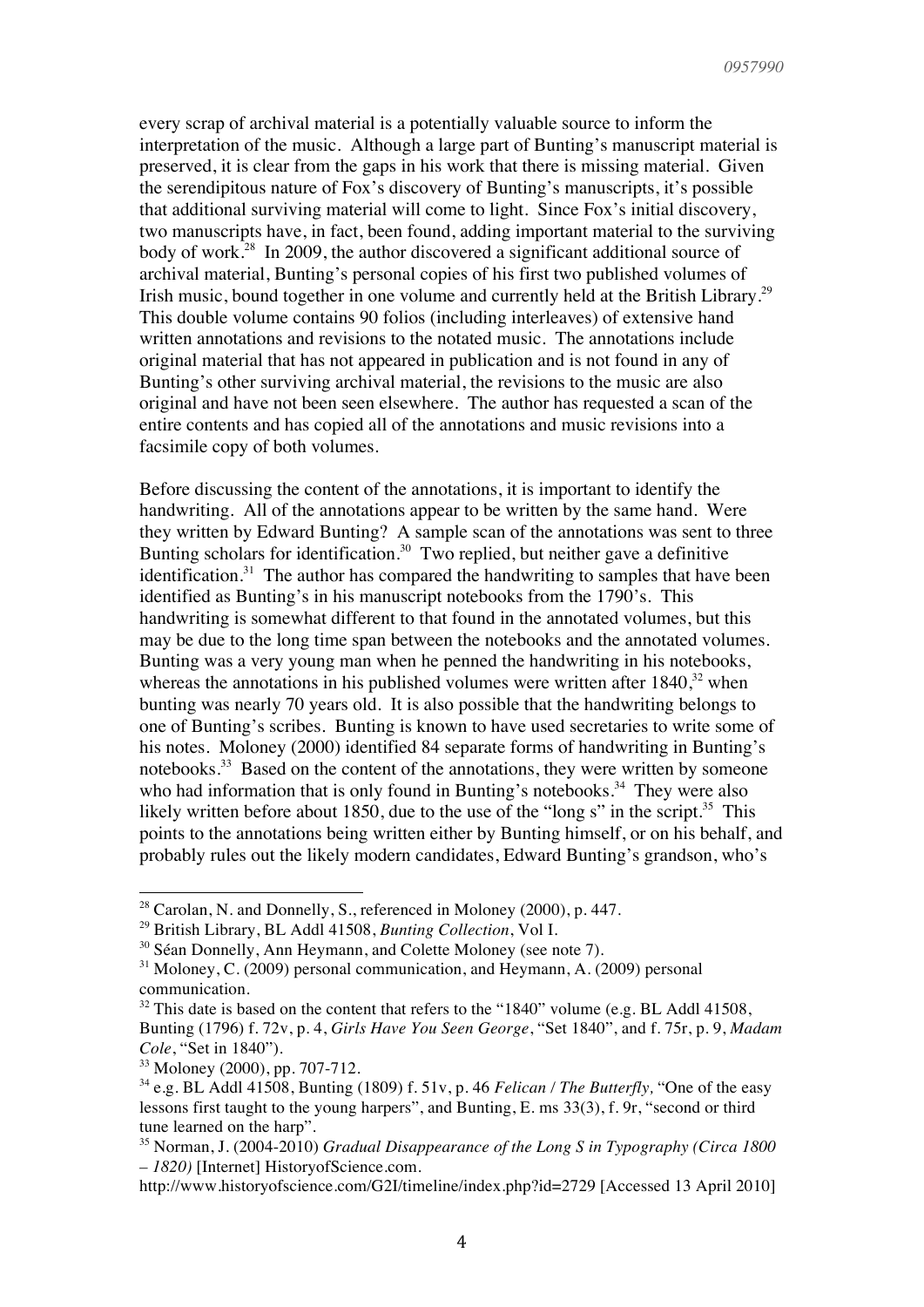name is written on the title page of the 1809 volume in a different hand, Charlotte Milligan Fox, who had Bunting's manuscript notebooks, and published material from them, and Donal O'Sullivan, who had access to the manuscript notebooks in the 1920's to prepare his edited version of the published volumes. For comparison, a sample of handwriting from the annotated volume is reproduced in figure 1, and a sample of handwriting, identified as Edward Bunting's, from one of his manuscript notebooks is reproduced in figure 2.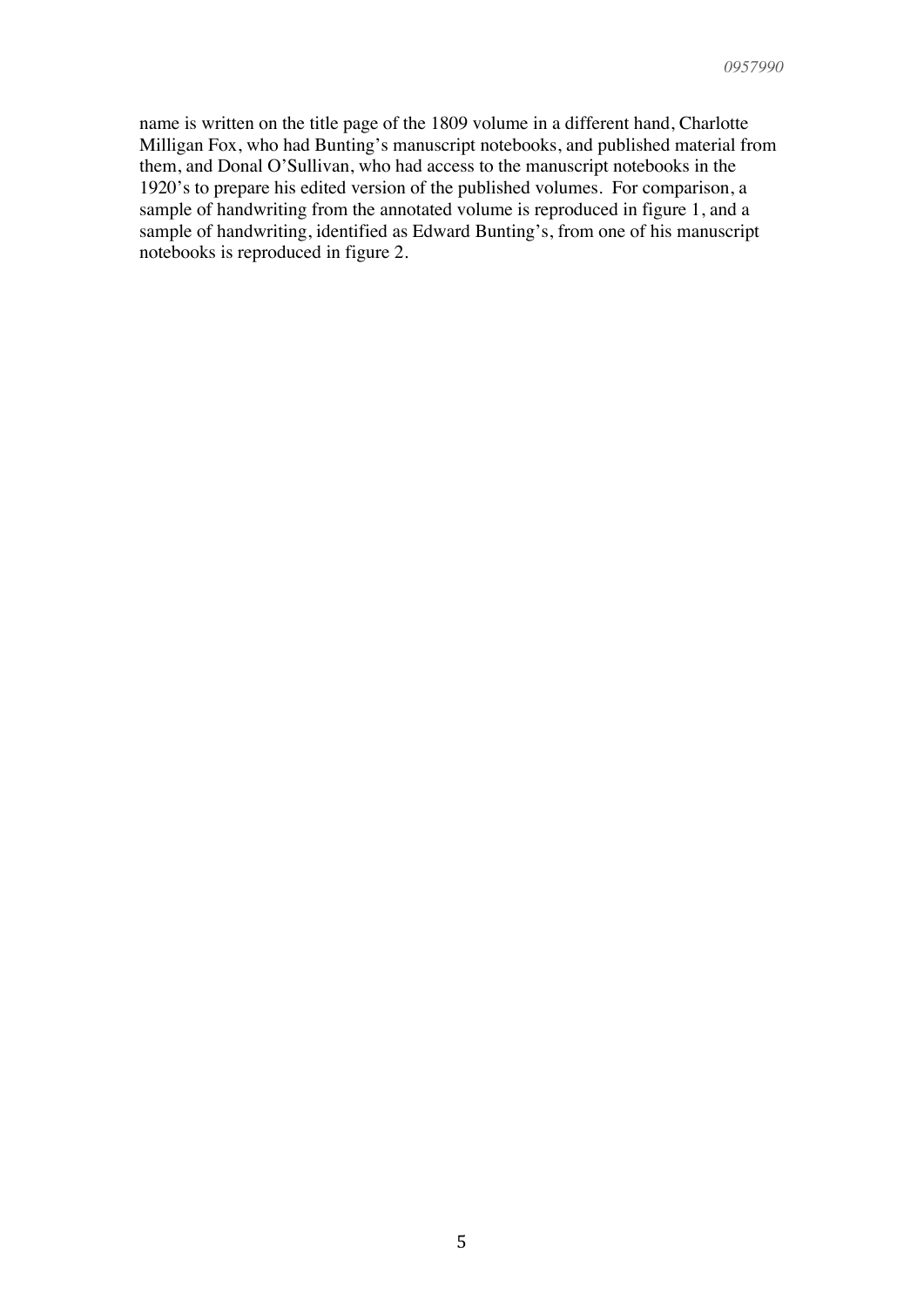Figure 1.

*Handwritten annotations in the bottom margin of Bunting (1809), BL Addl 41508, p. 40 (f. 47v), "Marcaigheacht in Boinne – The Cavalcade of the Boyne".*

Figure 2.

*Handwriting identified as Edward Bunting's on the reverse of p. 65 of Bunting ms33(3), the Bunting Collection, MS / 4, the Library, Queen's University, Belfast.*

Note the appearance of the "long s" in the word "permission" in the last line of the annotation reproduced in Figure 1. The two handwriting samples reproduced in Figures 1 and 2 do look similar, although perhaps not identical. Figure 2 is an early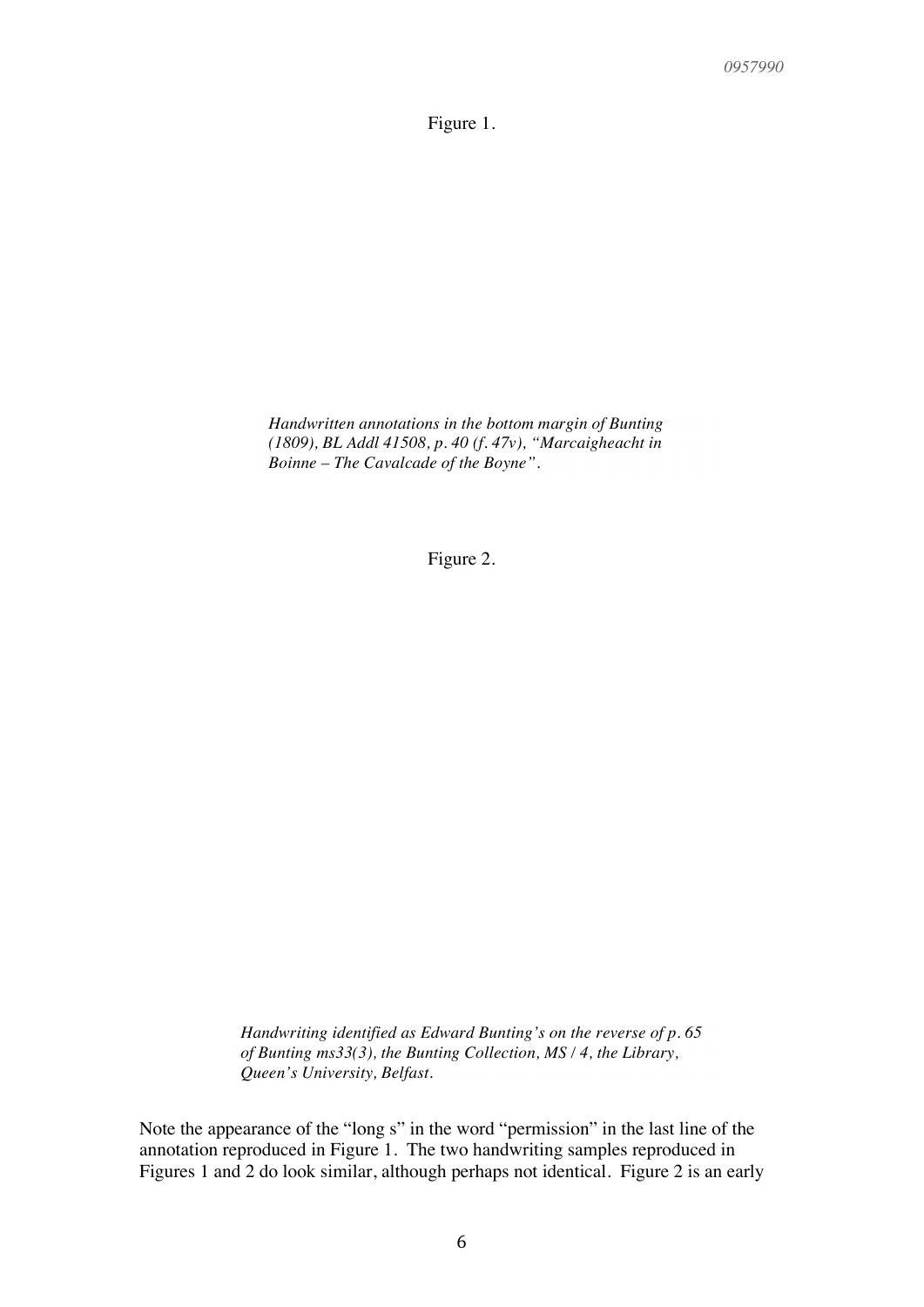sample of Bunting's handwriting, however. The handwriting of the annotations needs to be compared to that from later in Bunting's life, roughly contemporary to when they were written. Whether or not the handwriting is Edward Bunting's, is there anything in the content of the annotations to indicate that these are his notes? There are a few self references, e.g. on f. 57r, the interleave facing p. 54, the annotations read, "This air in my  $1^{st}$  vol:1796 is so unlike his other melody's [sic]".<sup>36</sup> This is written in the same hand as the rest of the annotations, indicating that these are, in fact, Bunting's personal notes.

A second important issue to consider is whether any modern researchers were aware of these two annotated volumes and, if not, why have they been overlooked. Moloney (2000) does not reference or even mention them, except for one indirect comment on Donal O'Sullivan having obtained information from "Bunting's own copy" of his 1796 volume.<sup>37</sup> In recent communications, Moloney indicated that she was aware of them, and had looked at them a couple of years ago.<sup>38</sup> There is some very interesting evidence regarding Donal O'Sullivan's possible use of at least one of the volumes while he researched Bunting's archival material for his edited version of Bunting's collected music. In appendices I and II of this paper, partial lists of the annotations giving sources for the airs are cross referenced with the sources catalogued by Moloney (2000) from Bunting's manuscript notebooks and the sources given by O'Sullivan (1925-1939) in his edited publication of Bunting's collection. For the entries from the 1809 volume, listed in Appendix I, there is not much overlap between the sources given in the annotated volume and those given by Moloney and O'Sullivan. The annotations give sources for several airs that do not have sources listed for them in either Moloney or O'Sullivan, indicating that neither had seen this volume and that it is a unique source of information that may have come from Bunting's missing notebooks. For some of the airs the sources are different than those listed by Moloney and O'Sullivan. This could be due to Bunting collecting the air from more than one source, which he is known to have done.<sup>39</sup> It has also been suggested that the sources listed in the annotated volume could be spurious.<sup>40</sup>

The listing in Appendix II of cross-referenced sources for the 1796 volume has some very interesting entries. The source information given by O'Sullivan (1925-1939) (often without direct reference) appears to have been quoted directly from the annotations in this volume. This information is absent from Moloney (2000), indicating that it is not in Bunting's surviving manuscript notebooks. In fact, Moloney points this out in the introduction to her Bunting catalogue: "He [O'Sullivan] attributes tunes and texts to particular individuals, but he does not always supply the source of this information. While it is possible to trace some of O'Sullivan's attributions, particularly of texts, as being from superscriptions to manuscript items, included in indexes or as being added to Bunting's 'personal copy of the 1796', it is now unclear where many were obtained."41 It is evident from the

<sup>36</sup> BL Addl 41508, Bunting (1796), f. 57r, facing p. 54.

<sup>37</sup> Moloney (2000), p. 155.

<sup>&</sup>lt;sup>38</sup> Moloney, C. referenced in Donnelly, S., personal communication (Nov., 2009), Moloney,

C., personal communication (December, 2009)

 $39$  e.g. Burn's March (see Moloney (2000), p. 475).

<sup>40</sup> Chadwick, S., personal communication (April, 2010).

 $41$  Moloney, p. 155.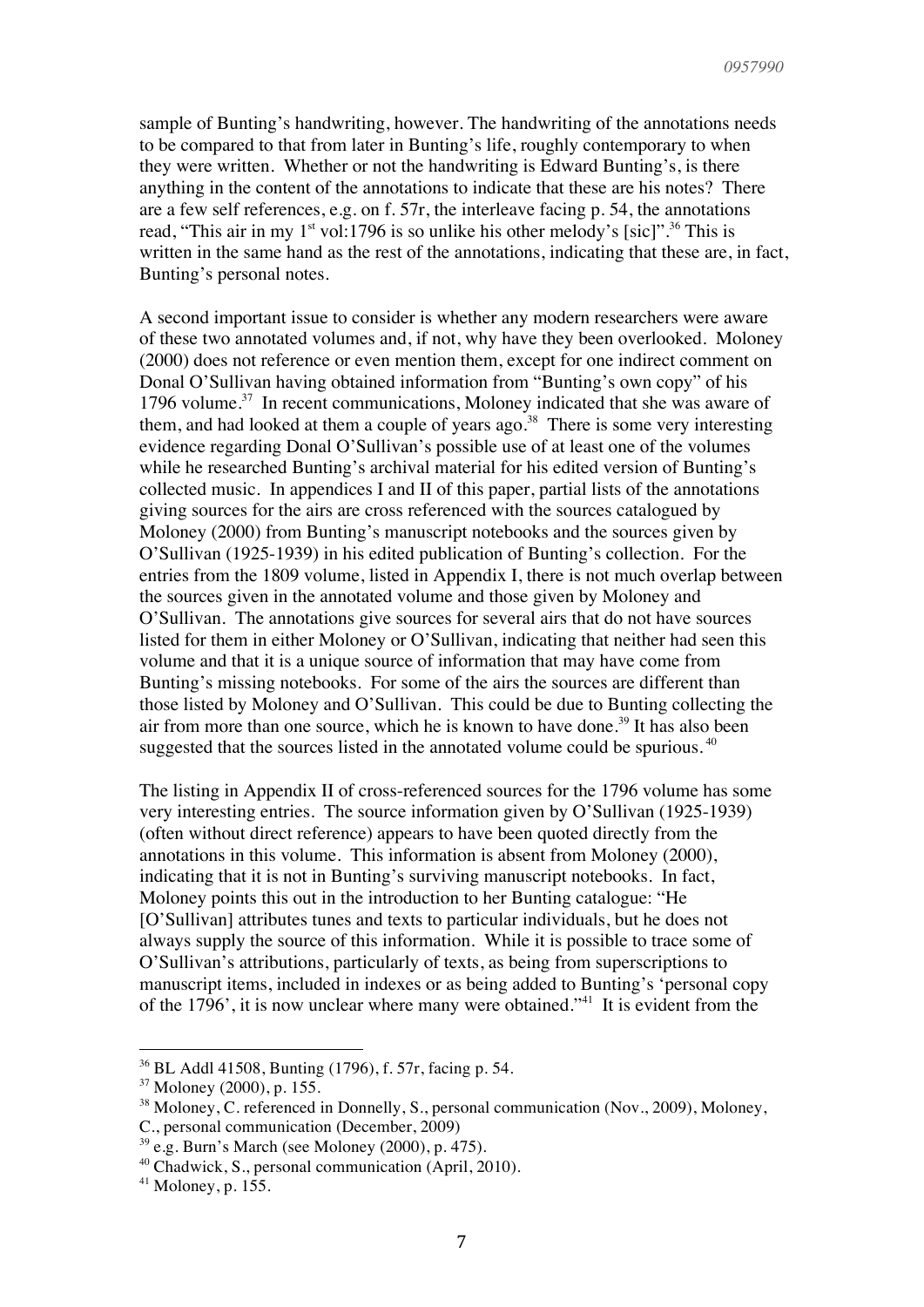close correspondence between the information in O'Sullivan's publication and the annotated Bunting (1796) that this is where these attributions were obtained. Moloney's confusion is understandable, because this volume is not clearly listed in his bibliography.<sup>42</sup> O'Sullivan does mention Bunting's personal copy of the 1796 volume in his entry for the air "The Foxes Sleep", stating that "According to a note written by Bunting in his personal copy of the 1796 volume (which is deposited with his manuscripts) he obtained 'The Fox's Sleep' from Dennis Hempson, the blind harper of Magilligan, County Derry, in 1792".<sup>43</sup> This indicates that the annotated Bunting (1796) was with the archived Bunting collection when O'Sullivan was doing the research for his publication in the 1920's and 1930's, and Moloney's comment about O'Sullivan indicates that it was not with the collection at Queen's University, Belfast when she was doing the research for her Bunting catalogue in the 1990's. A copy of each of Bunting's published volumes is included in the hand list to the Bunting archive at Queen's University, but there is no indication that these are the annotated copies. $44$  BL Addl 41508, Bunting (1809) is signed on the title page by Bunting's grandson, Louis MacRory, which suggests that it may have been with the Bunting manuscripts he gave to Charlotte Milligan Fox. If this is true, it is a mystery how it and the annotated 1796 volume ended up bound together in the collection of the British Library. It is interesting that the BL combined volume was last bound in 193845, as this is not long after Donal O'Sullivan finished his research. One can conclude from all of this evidence that no researcher since O'Sullivan was aware of the existence of the annotated Bunting (1796) volume, and that no researchers to date are aware of the existence of the annotated Bunting (1809) volume.

The annotations in the two volumes can be categorized as follows: tune sources (as noted above), anecdotal and historical background information, and commentary on the music - including extended commentary on Turlough O'Carolan, the Irish harper and composer. The O'Carolan commentary is extremely interesting, has not been seen elsewhere, and is a worthy topic for a paper of its own. Two examples are transcribed in Appendix III. The first, on the lack of Irishness in Carolan's musical style and false attribution of airs to him, would be an interesting addendum to O'Sullivan's chapter on this topic in his book on the harper/composer. <sup>46</sup> The second gives a possible source for the term "planxty". The origin of this musical term is currently not known, $47$  and Bunting's source for it is possibly unique information.  $48$ In addition to the annotations, the volumes contain handwritten revisions to the published music, including some well-known airs such as "Carolan's Concerto". A facsimile is given in figures 3 and 4, below.

  $42$  O'Sullivan (1926), xxxv-xxxvii.

<sup>43</sup> O'Sullivan (1926), p. 6.

<sup>&</sup>lt;sup>44</sup> Bunting Collection MS/4, [Internet] The Library Queens University, Belfast http://www.qub.ac.uk/directorates/InformationServices/TheLibrary/FileStore/Filetoupload,12 980,en.pdf [accessed 13 April 2010]

<sup>&</sup>lt;sup>45</sup> The binding information written on the end page of the bound volume reads, "Rebound by BM, No. of folios  $i + 90$ , Date July 1938, by CHC, Examined by P.E. J.E."

<sup>46</sup> O'Sullivan, D. (1958) Carolan as Poet and Musician. In: *Carolan: The Life, Times, and Music of an Irish Harper*. Republished (2001), London, Ossian Publications, pp. 91-98. <sup>47</sup> O'Sullivan (1958), p. 93.

<sup>&</sup>lt;sup>48</sup> The author regrets that there is not space in this paper to discuss the Carolan annotations to the full extent that they deserve. This topic will, however, be left for a future paper.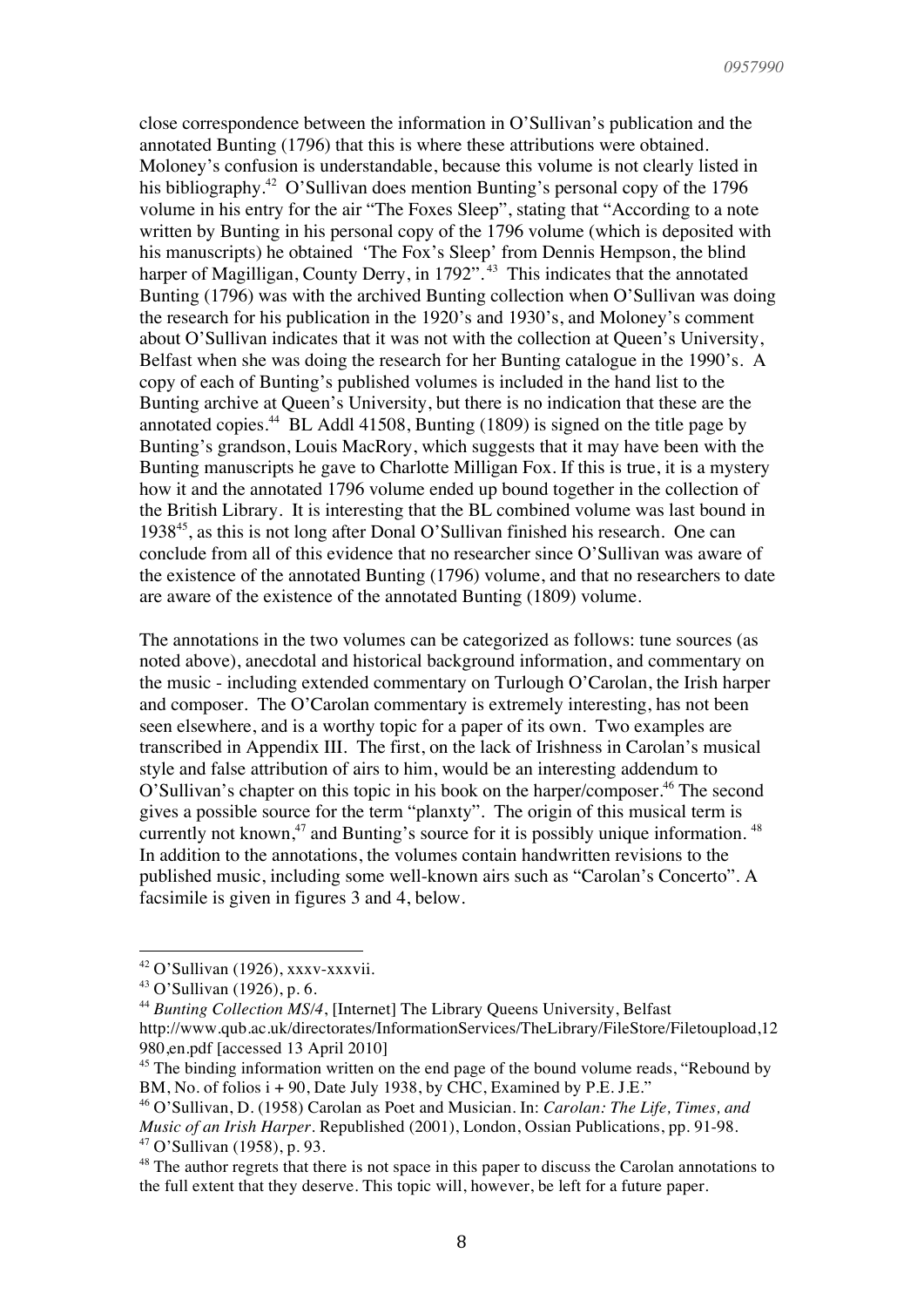## Figure 3. BL Addl 41508, f.f 41v-42r, Bunting (1809), p.33 " *Comhshinnim Chearbhulain* / Carolan's Concerto"

*BL Addl 41508, f. 42r, Bunting (1809) p. 33, showing revisions to "Comhshinnim Chearbhulain* / *Carolan's Concerto"*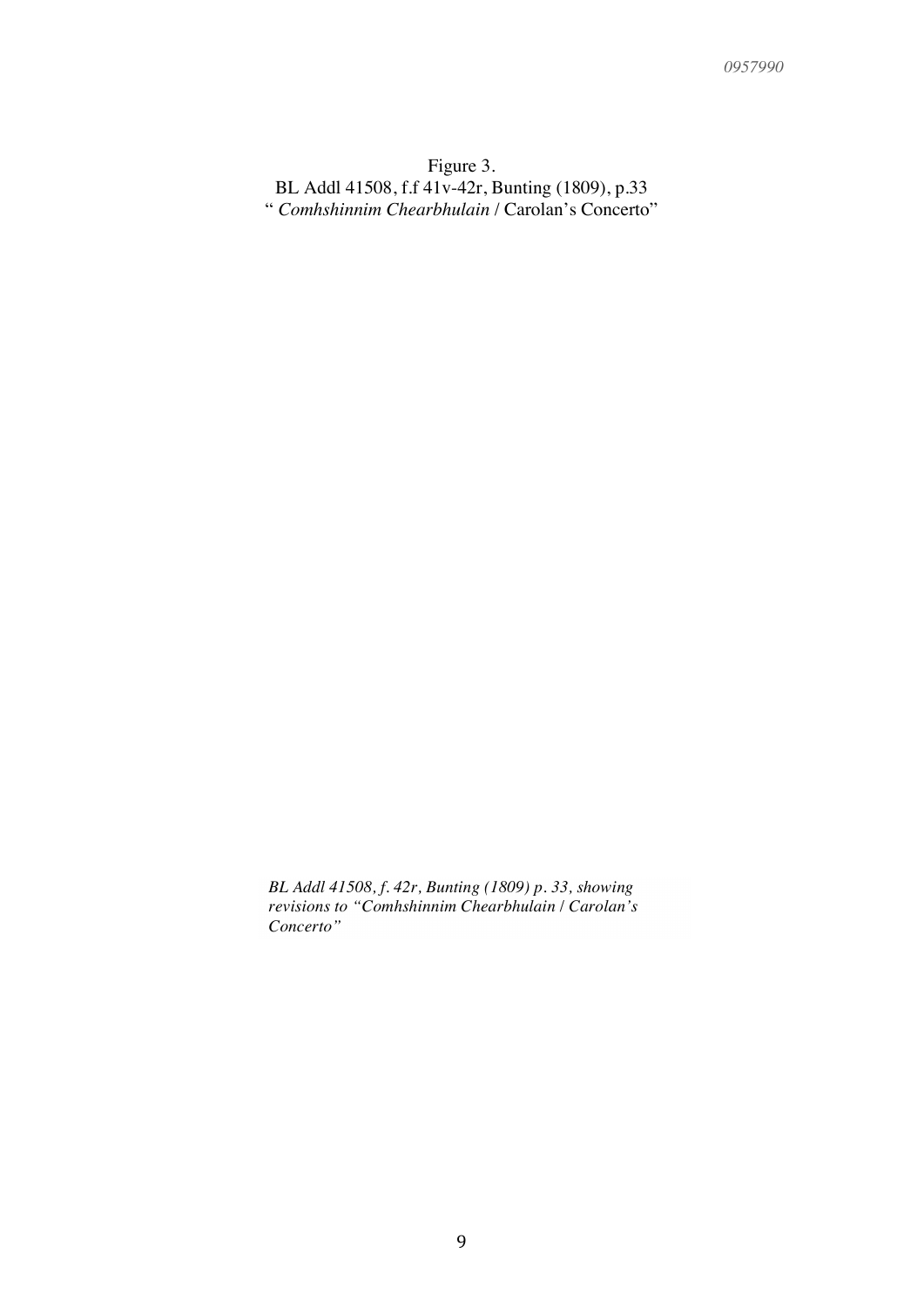*Interleave facing p. 33 of BL Addl 41508, Bunting (1809), showing revisions to "Comhshinnim Chearbhulain / Carolan's Concerto"*

A facsimile of the page for the air "*Graine Nuinsean*", or "Grace Nugent", from Bunting (1796) is reproduced in figure 5. It shows the first four measures of the second part crossed out, and the bar lines redrawn. The revised measures are written on the facing interleave, reproduced in figure 6. An upbeat measure has been created and the subsequent bar lines have been shifted. Harmony notes have been added in the alto voice, and the melody has been changed with the addition of two crotchets at the beginning of bar 3. The version of this air given in O'Sullivan  $(1930)^{49}$  does not contain these revisions. Next to the first line of printed music, "Harp O Neil" is written as the source of the tune. The "O Neil" presumably refers to Arthur O'Neill, harp teacher of James MacDonnell and attendee of the 1792 gathering of harpers in Belfast.<sup>50</sup> Arthur O'Neill is credited as the source for numerous airs in Bunting's manuscript collection, $51$  but this annotation is the only instance where any source is given for this air.

<sup>!!!!!!!!!!!!!!!!!!!!!!!!!!!!!!!!!!!!!!!!!!!!!!!!!!!!!!!!</sup> <sup>49</sup> O'Sullivan (1925-1939), III, p. 72.

 $50$  Fox (1912), Memoirs of Arthur O'Neill, pp. 137-200.

 $51$  Moloney (2000), p. 696.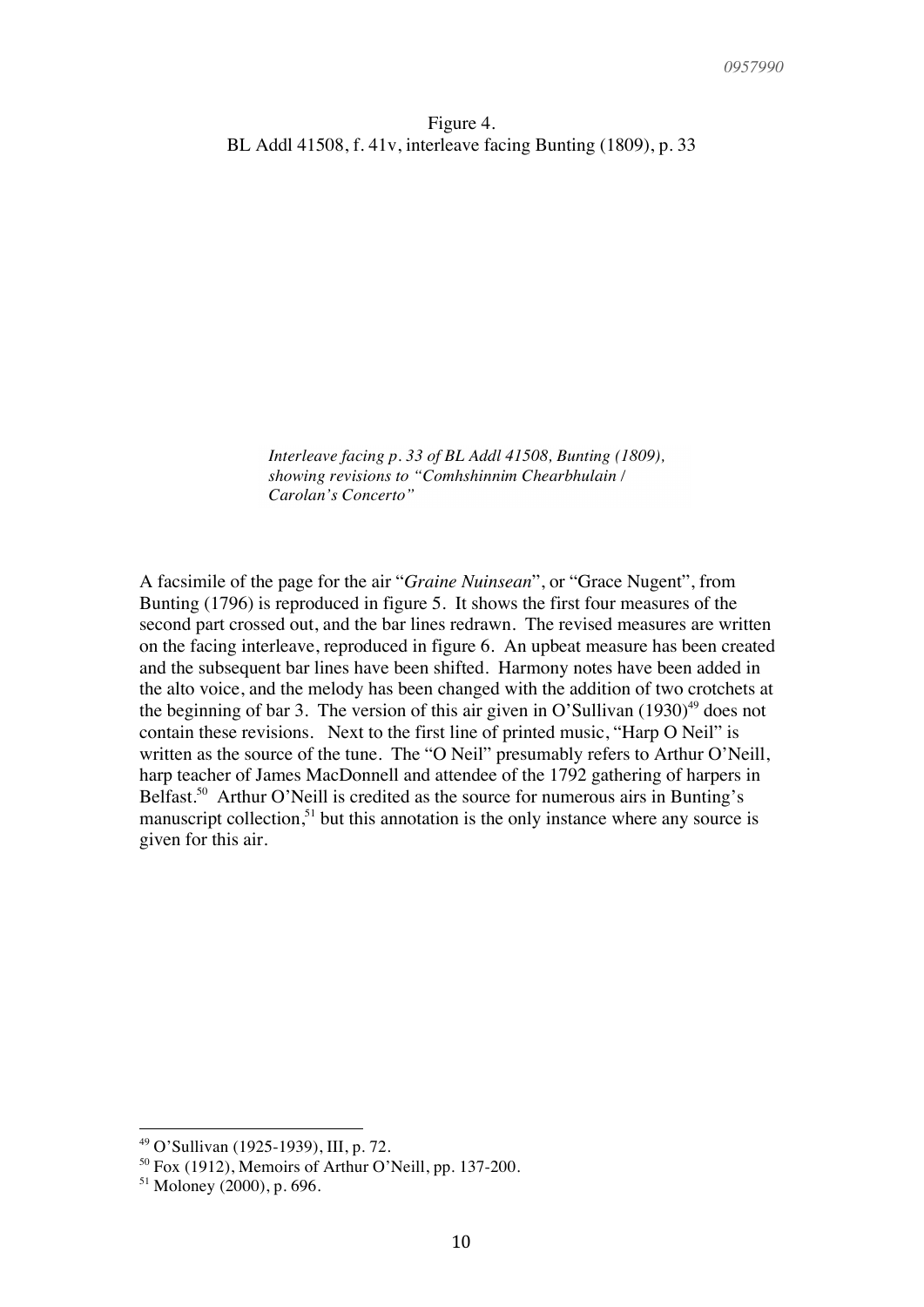Figure 5. BL Addl 41508, f. 89v, Bunting (1796), p.36, No. 65 " *Graine Nuinsean* / Grace Nugent"

*Page 36 of BL Addl 41508, Bunting (1796) with revisions to the notated music for the air "Grace Nugent" and a note indicating "Harp O Neil" as the source.*

Figure 6. BL Addl 41508, f. 90r, interleave facing Bunting (1796), p. 36

*Interleave facing page 36 of the annotated Bunting (1796) showing handwritten revisions to the notated music for "Grace Nugent".*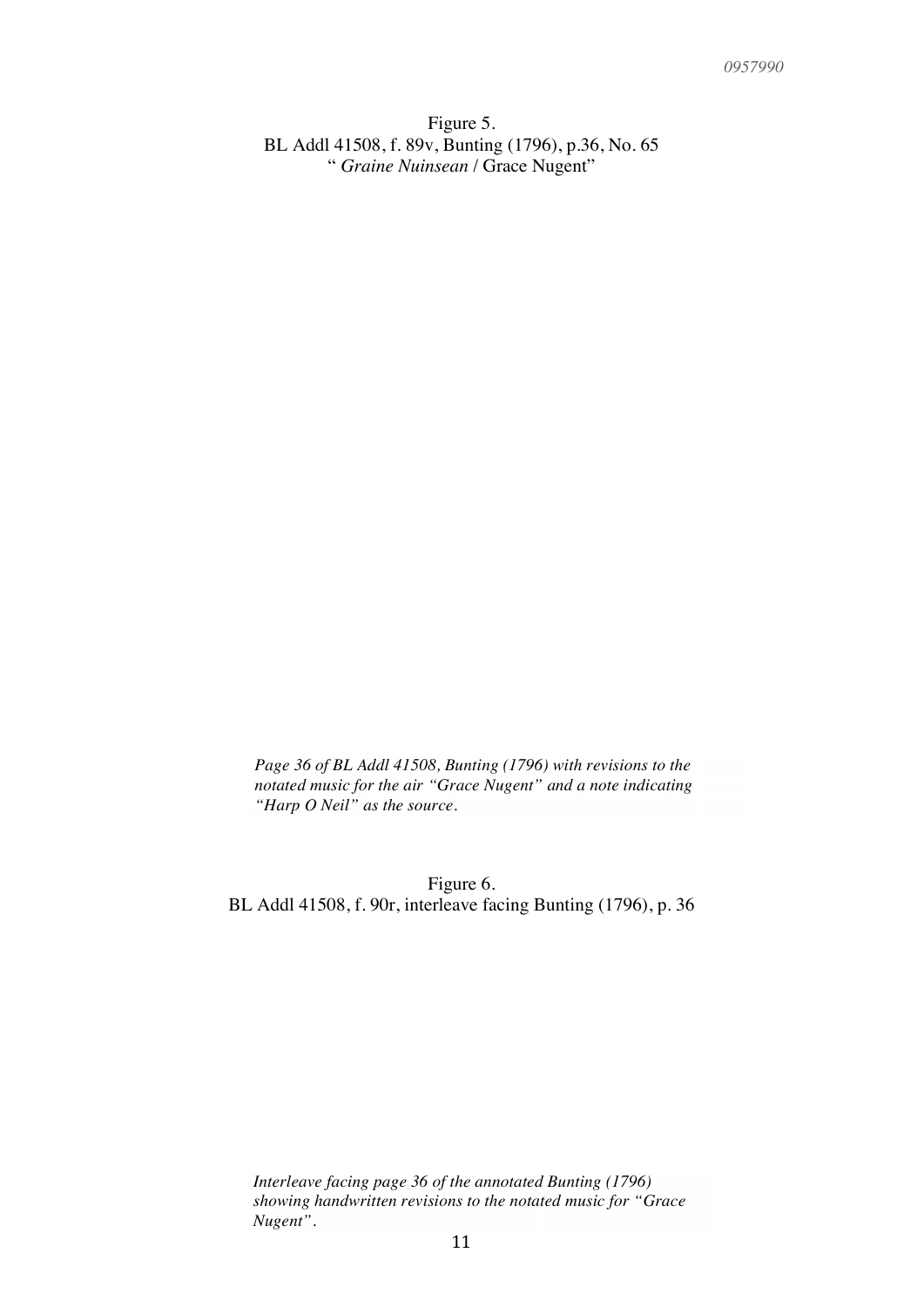The page for the air "*Im bo agus Samha bo*", or "Burn's March", from Bunting (1809) is reproduced in figure 7. Revisions have been made to the bass accompaniment in lines 1, 2, 5, and 6. The author asked Eleanor Smith, an Edinburgh University postgraduate student to play Burn's March on a c. 1805 square piano,  $52$  as this is the type of instrument for which Bunting intended his arrangements. She played the air both with and without the revisions, commenting that the revisions to the bass made it less awkward to play, as it required fewer changes in hand position. She also found the revised bass a bit more interesting harmonically, and conjectured that the sparer bass of the original version would work better on an instrument with a longer sustain (noting that the sustain pedal on the early  $19<sup>th</sup>$  century square pianos is not as controllable as on modern pianos, so would probably not have been used as much).<sup>53</sup> Her comment on playability suggests that the revisions were in fact targeted for amateur piano players, such as the Belfast society women Bunting taught in his youth. Her comment on the sustain and the spare bass is very interesting, as the early Irish harp is notable for its very long sustain. The published version of this air would be just playable on that instrument with the removal of a few bass chord notes. In general the basses of Bunting's published arrangements are too thick for the early Irish harp, and likewise the manuscript versions of the airs as played by the harpers would sound spare and thin on the piano.

 $52$  Built by Andrew Rochead, Edinburgh, c. 1805. Edinburgh University Collection of Historical Musical Instruments.

<sup>&</sup>lt;sup>53</sup> Smith, E. (March, 2010) personal communication.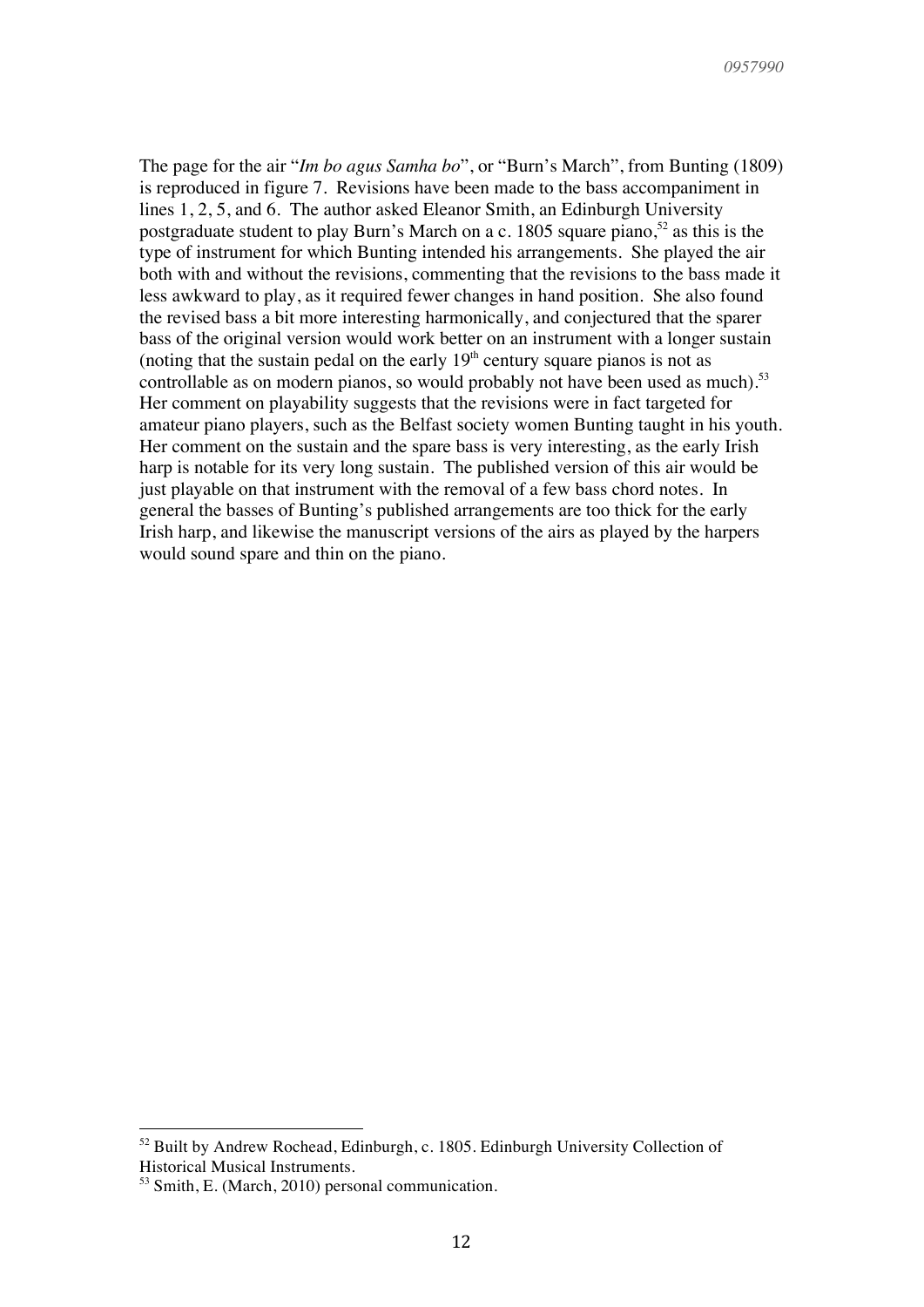Figure 7. BL Addl 41508, f. 25v, Bunting (1809), p. 6 "*Im bo agas Samha bo* / Burn's March"

*Page 6 of the annotated copy of Bunting (1809) with revisions to the notated music for "Burn's March" along with background information and commentary on the air.*

The annotations at the top of p. 6 of the page with "Burn's March" read "one of the first tunes taught to the young Harpers and one of the  $1<sup>st</sup>$  in which grace notes appear",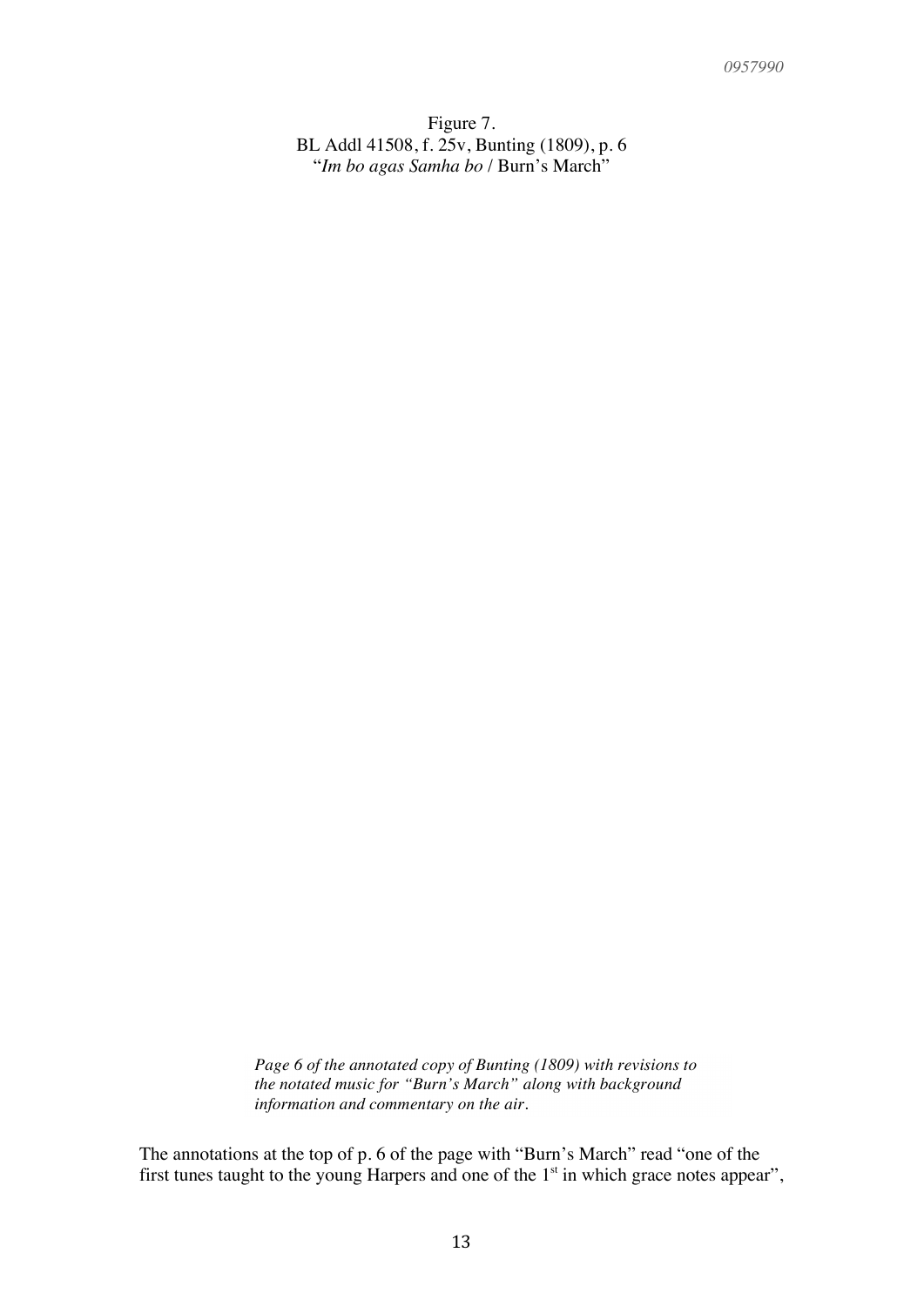and "From Hempson". The comment, "This is one of the first tunes taught young Irish Harpers" appears in Bunting's archived manuscripts associated with this air.<sup>54</sup> This information does not appear in any of Bunting's published volumes. Likewise, the listing of "Hempson" as the source agrees with the attribution in Bunting's manuscripts, but is also absent from the published volumes.<sup>55</sup> The published music is actually a combination of two sets of variations attributed to O'Hampsey (Hempson) and Patrick Quinn in Bunting's manuscripts.

Figure 8 is an enlarged view of the annotations written into the bottom margin of p. 6 of Bunting (1809), underneath the notated music for "Burn's March".

> Figure 8. BL Addl 41508, f. 25v, Bunting (1809), p. 6 "*Im bo agas Samha bo* / Burn's March", bottom margin

The annotation reads

"This melody is very ancient being composed without the intervals of  $4<sup>th</sup>$  and  $7<sup>th</sup>$  many different sets of the air are current in Ireland. It is said to have been composed for the Burns's who were Lords of the marshes or papes near Newry in the  $13<sup>th</sup>$  century [see the peerage and get an anecdote of them] many songs were adapted to this tune one of which is 'Did you see the black rogue'"<sup>56</sup>

It is clear from the titles of Bunting's published volumes and from his dissertations on the music that he was keen to establish the ancient pedigree of Irish music. This is reflected in the annotation for Burn's March. The comment that the tune lacks the intervals of the  $4<sup>th</sup>$  and  $7<sup>th</sup>$  is a reference to it having a gapped scale, which is considered to be a hallmark of early Gaelic music.<sup>57</sup> The reference to the Burns's is very interesting, as there is no information on the source of the "Burn's March" title to this air anywhere in Bunting's published work or surviving manuscripts. The reference to "Did you see the black rogue" is also interesting. The tune for Burn's

<sup>!!!!!!!!!!!!!!!!!!!!!!!!!!!!!!!!!!!!!!!!!!!!!!!!!!!!!!!!</sup> <sup>54</sup> Bunting Collection, ms 12, f. 64v. Referenced in Moloney (2000), p. 240

 $55$  ibid, ms 33(3) f. 9y – 10r.

<sup>56</sup> BL Addl 41508, f. 26v, Bunting (1809) p. 6.

<sup>57</sup> Gilchrist, A. (1911) Note on the Modal System of Gaelic Tunes, *Journal of the Folk Song Society.* 4(16), December, pp. 150-153.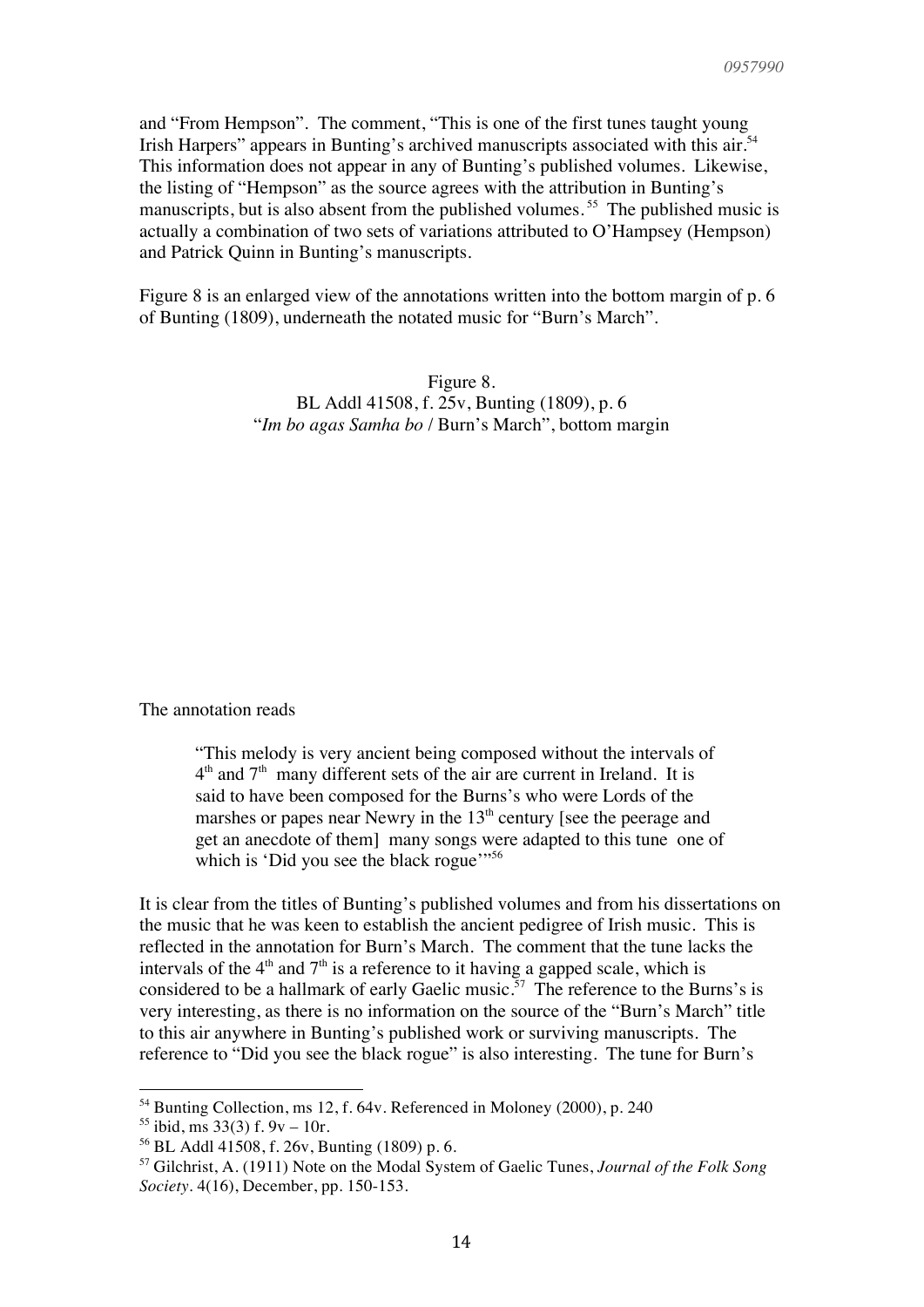March appears under several different titles in Bunting's manuscript notebooks, including "Take care of the rogue coming thro the marsh". "The Black Rogue" is an old Irish song whose text survives in Irish.<sup>58</sup> It's possible that this is a reference to the same song, and that the Irish words to "The Black Rogue" fit the melody for Burn's March, although Bunting's version is a variation set that, with the exception of the refrain, is not sing-able. An air that closely resembles "Burn's March" is recorded in an  $18<sup>th</sup>$  century collection of Scottish vocal airs.<sup>59</sup> It's possible that the melody in this air is the one Bunting is referencing in his comments.

The annotations in these two volumes represent an extensive amount of work. A few of them indicate that they were written after the publication of his 1840 volume, when Bunting was nearly 70 years old.<sup>60</sup> Assuming that they are his own, why did he put this much effort into annotating work he had published years earlier? One clue is in the preface to his 1840 volume, in which he "proposes to re-arrange and republish, with notices of the airs, similar to those of the present publication, the two volumes above spoken of."61 His 1840 volume is prefaced by a ninety-seven page dissertation, with examples, on the "Ancient Music of Ireland". By comparison, his twenty-eight page "Historical and Critical Dissertation on the Harp" that prefaces his 1809 volume is short, and the preface to his 1796 volume is only five pages long. Given the nature and content of the annotations, it is probable that they are his preparations for republishing his first two volumes with the addition of extensive background and commentary on the music, similar to that found in his 1840 volume. One of his motivations for doing this may have been the fact that his first volume was pirated, depriving him and his publisher of much of their potential profits.<sup>62</sup> Another motivating factor may have been Thomas Moore, the author or the highly successful "Moore's Irish Melodies, which included 38 airs taken, without attribution, from Bunting's first two volumes and rearranged into romantic settings by Sir John Stevenson.<sup>63</sup> Bunting makes a fairly direct reference to this in the preface to his 1840 volume, pointing out that he was the one who collected the music "in repeated journeys through all parts of the country…even though in doing so he had no other prospect than that of seeing these fruits of his labour caught up as soon as they appeared", and refers to Stevenson's romantic settings as "the violence done by the musical arranger" to the airs.<sup>64</sup> He is even more direct in a footnote to a backhanded compliment to Moore's handling of his published airs, viz. "In fact, eleven out of the sixteen airs in Mr. Moore's first number were taken immediately from the volume above-mentioned."65 Fox (1912) recounts Moore's conceited reaction to Bunting's statements in his diary, "He lays the blame of all these alterations upon Stevenson, but poor Sir John was entirely innocent of them; as the whole task of selecting the airs

<sup>58</sup> O'Lochlainn, Colm (1930), Irish Traditional Music Archive, referenced in Kadde (2007) *The Versions of "An Rogaire Dubh"*

http://blogs.myspace.com/index.cfm?fuseaction=blog.view&friendId=2264170&blogId=340069386 [accessed 13 April 2010].

<sup>59</sup> McDonald, P. (1784) untitled #141, in *The Patrick McDonald Collection*. Republished (2000), Edinburgh, Taigh na Teud, p. 41.

 $^{60}$  e.g. Bunting (1796) p. 28, f. 85v "very like the chanters tune in last vol 1840".

<sup>61</sup> Bunting, E. (1840), p. 11

<sup>62</sup> Moloney (2000), p. 162

<sup>63</sup> ní Chinnéide, V. (1959) The Sources of Moore's Melodies, *The Journal of the Royal Society of Antiquaries of Ireland*, 89 (2), p. 116.

<sup>64</sup> Bunting (1840), p. 5

 $65$  ibid.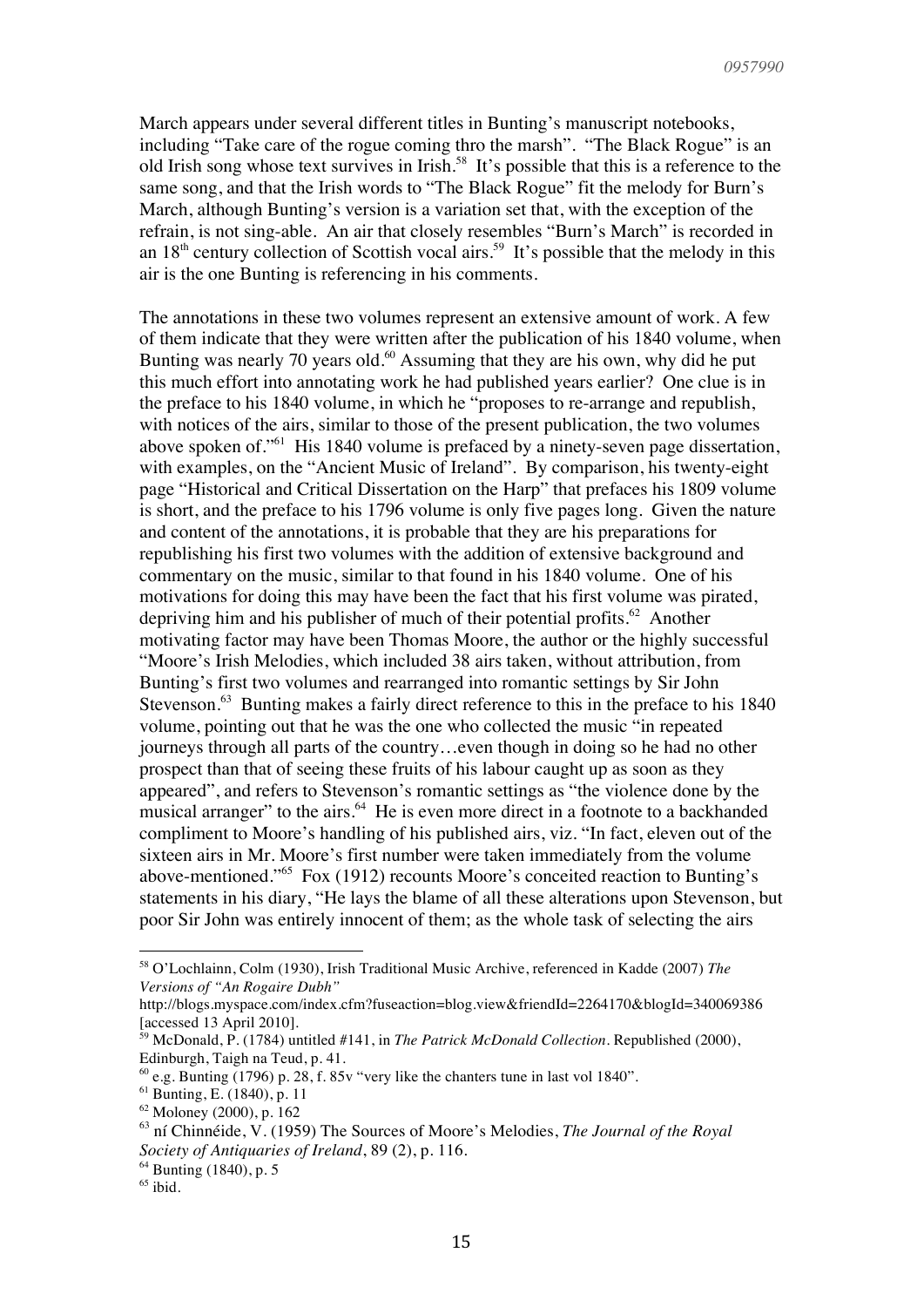and in some instances shaping them thus...was undertaken solely by myself."<sup>66</sup> Moore takes this a step further by stating "Had I not ventured on these very admissible liberties many of the songs now most known and popular would have been still sleeping with all their authentic dross about them in Mr. Bunting's first volume."<sup>67</sup> So, as far as Moore is concerned, Bunting should thank him for stealing his work.

Moore had achieved fame, thanks to the success of his "Irish Melodies", and Bunting may have wanted to give his first two volumes a second chance, with material that Moore's publications lacked: extensive background information and commentary derived directly from the musicians Bunting had visited in the field.

It is clear from the evidence that the annotations in these two volumes are almost certainly Edward Bunting's, and that they represent the preparatory work for the republication of his first two volumes of Irish music. Unfortunately, he passed away before he could see this project through to completion. As noted in the introduction to this paper, it's not possible to overstate the importance of these annotations. His extended commentary on Turlough O'Carolan alone would make these an invaluable treasure. In addition to that there is the mass of unique anecdotal and historical information supplied for the airs that is missing from Bunting's surviving manuscript notebooks, the attributions given for many airs whose source was previously unknown, and the handwritten revisions to the printed music. Whether or not we approve of Bunting's piano arrangements of the airs, it is important to remember that he collected directly from the Irish harpers, and is our final witness and last direct link to the Irish harp tradition. His revision of "Carolan's Concerto" is the last version written by someone who heard it directly played by the Irish harpers. These two invaluable volumes contain the final "chapter" of Edward Bunting's life's work, written shortly before he died in 1843; the final word from the man who saw the last Irish harpers before they disappeared forever.

#### **Acknowledgements:**

The author gratefully acknowledges the following individuals for their assistance with this project:

Dr. Elaine Kelly, University of Edinburgh Simon Chadwick, Historical Harp Society of Ireland Dr. Colette Moloney, Waterford Institute of Technology Eleanor Smith, University of Edinburgh

<sup>66</sup> Fox (1912), p. 29

 $67$  ibid.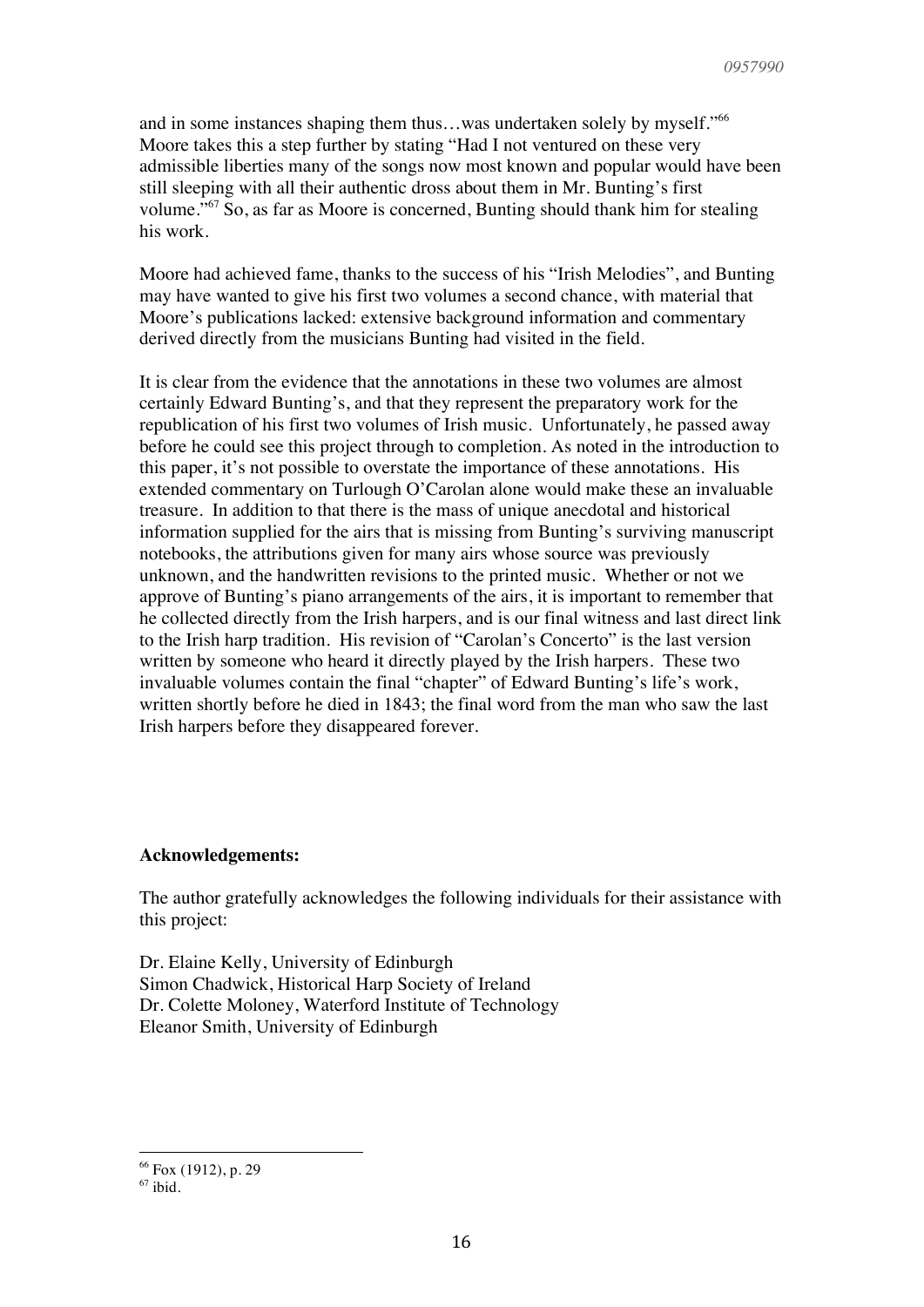### **Appendix I. Cross Index of Sources of the music Published in Bunting (1809) – Partial List**

| <b>Title</b>                   | Source (Moloney, O'Sullivan)                         | <b>Source</b><br>(BL Addl 41508,<br><b>Bunting, 1809)</b> |
|--------------------------------|------------------------------------------------------|-----------------------------------------------------------|
| The Charming Fair Eily /       | 33(3) f. 26r - "From <b>James</b>                    |                                                           |
| Eilighe Gheall chiun           | Duncan County Down",                                 |                                                           |
|                                | Moloney (2000) p. 392,                               |                                                           |
|                                |                                                      | Harp / $O$ Neil                                           |
|                                | James Duncan, O'Sullivan                             |                                                           |
|                                | $(1932)$ IV, p. 3.                                   |                                                           |
| The Song of Sorrow / Ulican    | <b>Hempson</b> , 33(3) f. 11v,                       |                                                           |
| dubh Oh                        | Moloney (2000) p. 390.                               |                                                           |
|                                |                                                      | Harp / <b>Hempson</b>                                     |
|                                | <b>Hempson</b> , 33(3) p. 22,                        |                                                           |
|                                | O'Sullivan (1932) IV, p. 7.                          |                                                           |
| Burn's March / Im Bo Agas      | "Quins Burns March", 33(1) ff.                       |                                                           |
| Samha Bo                       | 31r - 32r, Moloney (2000) p.                         |                                                           |
|                                | 379.                                                 |                                                           |
|                                |                                                      |                                                           |
|                                | "From Dennis Hempson of                              | Harp / <b>Hempson</b>                                     |
|                                | Magilligan", 33(3) f. 10r,<br>Moloney (2000) p. 390. |                                                           |
|                                |                                                      |                                                           |
|                                | Dennis Hempson, O'Sullivan                           |                                                           |
|                                | $(2000)$ IV, p. 16.                                  |                                                           |
| Hulet's Health / Slainte Breag | "from <b>Blind Billy</b> " (verse only),             |                                                           |
| Huilet                         | 24 ff. 21v -25v, Moloney (2000)                      |                                                           |
|                                | p. 298.                                              |                                                           |
|                                |                                                      |                                                           |
|                                | "Bunting does not state from                         | old man thatching a                                       |
|                                | whom he obtained this lively air.                    | house in Sligo, 1792                                      |
|                                | There is no independent printed                      |                                                           |
|                                | variant.", O'Sullivan (1932) IV,                     |                                                           |
|                                | p. 19.                                               |                                                           |
| Planxty Irwin / Plangstigh     | "from Charles Byrne County                           |                                                           |
| Erwin                          | Leitrim", $33(3)$ f. 4r, Moloney                     |                                                           |
|                                | $(2000)$ p. 389.                                     |                                                           |
|                                |                                                      |                                                           |
|                                | 36 f.83v "Miss Balfour" (verse                       | Harp / <b>Higgins</b>                                     |
|                                | only), Moloney, (2000) p. 432.                       |                                                           |
|                                | Charles Byrne, O'Sullivan                            |                                                           |
|                                | $(1932)$ IV, p. 21.                                  |                                                           |
| O Rourke's Feast / Pleidh      | "From Rose Mooney", 33(2) f.                         |                                                           |
| Raca Na Ruarcach               | 7r, Moloney (2000) p. 382.                           |                                                           |
|                                |                                                      | Harp / O Neil                                             |
|                                | Rose Mooney, O'Sullivan                              |                                                           |
|                                | $(1932)$ IV, p. 26.                                  |                                                           |
| The Captivating Youth /        | no source given in Moloney                           |                                                           |
| Oganaighe Oig                  | (2000) or O'Sullivan (1925-                          | Harp / Byrne                                              |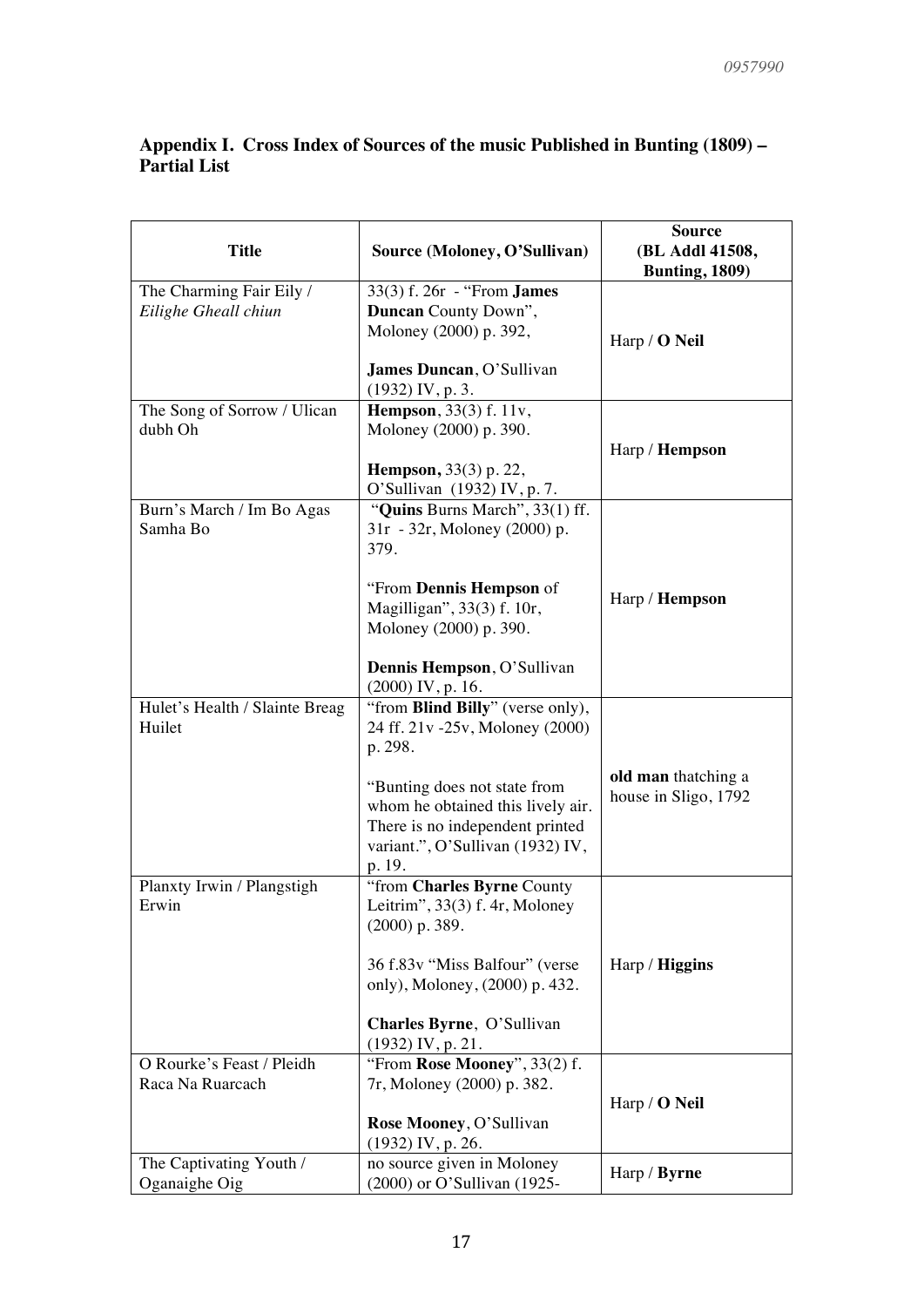|                             | 1939)                                                     |                       |
|-----------------------------|-----------------------------------------------------------|-----------------------|
| Yellow Horse / Gearan       | "from Hugh Higgins", $33(2)$ f.                           |                       |
| <b>Buidhe</b>               | 6r, Moloney (2000) p. 381.                                |                       |
|                             |                                                           | no source given       |
|                             | Hugh Higgins, O'Sullivan                                  |                       |
|                             | $(1932)$ IV, p. 30.                                       |                       |
| The Dissipated Youth / A    | no source given in Moloney                                |                       |
| Ghiolladh Na Sgriobe        | (2000) or O'Sullivan (1925-<br>1939)                      | Harp / Kate Martin    |
| The Ship That Was Lost /    | no source given in Moloney                                |                       |
| Long a Chuagh a Mugha       | (2000) or O'Sullivan (1925-                               | no source given       |
|                             | 1939)                                                     |                       |
| Planxty Connor / Plangstigh | "From Dennis Hempson                                      |                       |
| Connor                      | Magilligan", 33(2) f. 24v,                                |                       |
|                             | Moloney (2000) p. 384.                                    | Harp / Rose Mooney    |
|                             |                                                           |                       |
|                             | "Billy's set", $33(1)$ f. $17r$ , (verse                  |                       |
|                             | only), Moloney (2000) p. 377.                             |                       |
| Mac Farlane's Lamentation / | Mrs. Connor, O'Sullivan, IV                               | no source given       |
| Cumha Mhac Parlain          | $(1932)$ p. 44.                                           |                       |
| The Slender Coat / An Cota  | W.R. Spencer (verse only), 28 f.                          |                       |
| Caol                        | 68v, Moloney (2000) p. 339.                               |                       |
|                             |                                                           | no source given       |
|                             | Mrs. Connor, O'Sullivan                                   |                       |
| Rose Dillon / Roise Diolun  | $(1932)$ IV, p. 47.                                       |                       |
|                             | no source given in Moloney<br>(2000) or O'Sullivan (1925- |                       |
|                             | 1939)                                                     | Harp / <b>Fanning</b> |
| Yellow Wat & the Fox /      | Lynch (verse only), O'Sullivan                            |                       |
| Bhateur Buidhe agas an      | $(1932)$ IV, p. 50.                                       | no source given       |
| Sinnach                     |                                                           |                       |
| Planxty Reilly / Plangstigh | no source given in Moloney                                |                       |
| Raighle                     | (2000) or O'Sullivan (1925-                               | Harp / <b>O</b> Neil  |
|                             | 1939)                                                     |                       |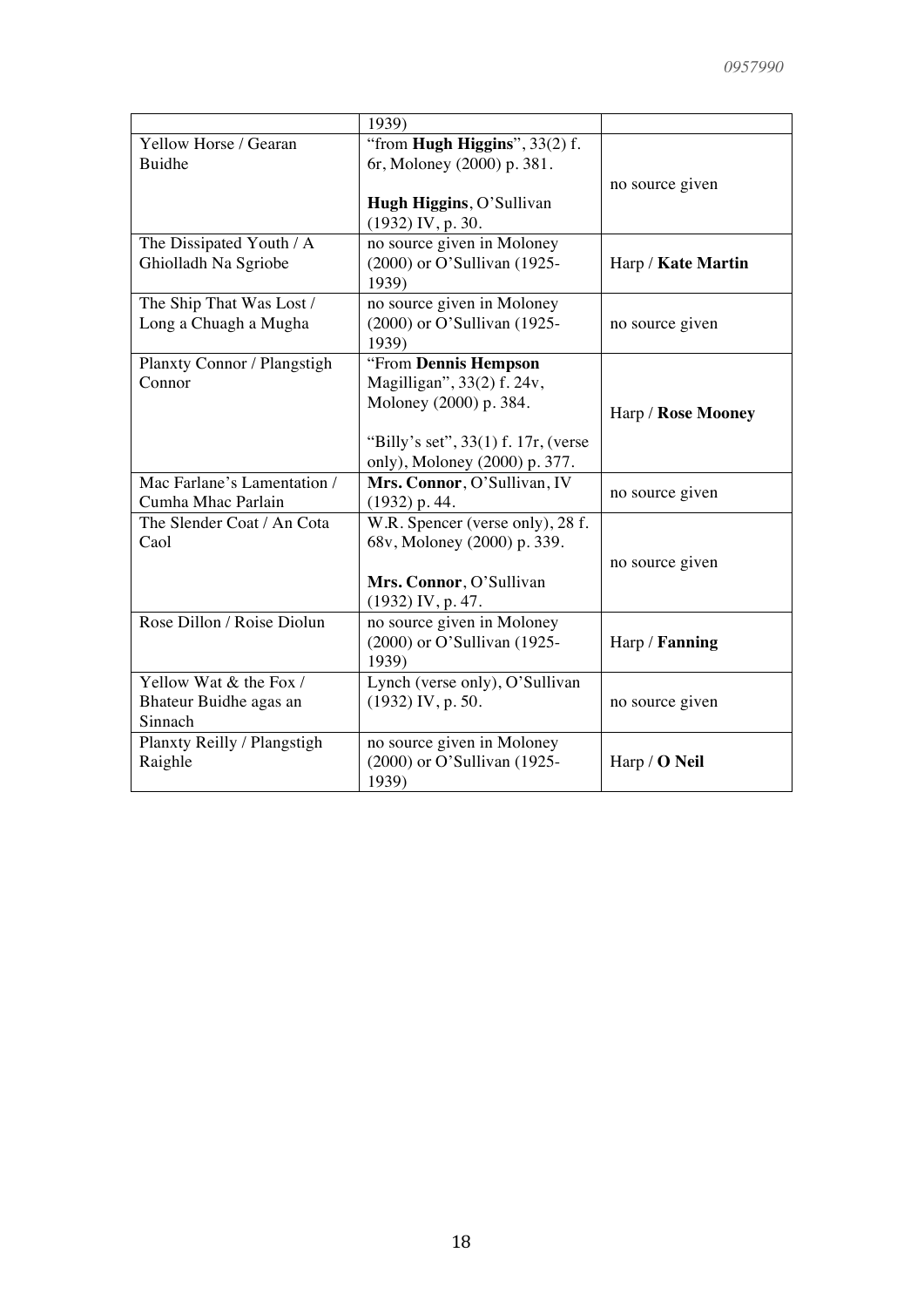| <b>Title</b>                                                      | Source (Moloney, O'Sullivan)                                                                                                                                                                                                                                                                                                                                                  | <b>Source</b><br>(BL Addl 41508,<br><b>Bunting</b> , 1796)                                                                                                                                                                           |
|-------------------------------------------------------------------|-------------------------------------------------------------------------------------------------------------------------------------------------------------------------------------------------------------------------------------------------------------------------------------------------------------------------------------------------------------------------------|--------------------------------------------------------------------------------------------------------------------------------------------------------------------------------------------------------------------------------------|
| If to a Foreign Clime You Go /<br>A gCoigrich Má Théigheann<br>Tú | Nancy McLoughlin (verse<br>only) 7 f. 1r-4v, Moloney<br>$(2000)$ p. 206.<br>"at Mr. Burkes Carrackeel,<br>Mayo", O'Sullivan (1925-6) I,<br>p. 4.                                                                                                                                                                                                                              | "at Mr Burkes<br>Carrackeel Mayo" (f.<br>70r, p.1)                                                                                                                                                                                   |
| The Foxes Sleep / Codladh An<br>tSionnaigh                        | No source given in Moloney's<br>catalogue of the Bunting mss,<br>Moloney (2000).<br>"According to a note written by<br>Bunting in his personal copy of<br>the 1796 volume (which is<br>deposited with his manuscripts)<br>he obtained 'The Fox's Sleep'<br>from Dennis Hempson, the<br>blind harper of magilligan,<br>County Derry, in 1792"<br>(O'Sullivan (1925-6) I, p. 6. | Harp / Hempson (f. 70r,<br>p.1)                                                                                                                                                                                                      |
| Joice's Tune / Spéic<br>Seóigheach                                | No source given in Moloney's<br>catalogue of the Bunting mss,<br>Moloney (2000).<br>"Obtained by Bunting at<br>Ballinrobe, County Mayo in<br>1792", O'Sullivan (1925-6) I,<br>p. 9.                                                                                                                                                                                           | <b>Ballinrobe</b> (f. $70v$ , p. 2)                                                                                                                                                                                                  |
| The Brown Thorn / An<br>Droighneean Donn                          | Miss Balfour $36$ ff. $84r-v$<br>(verse only), Moloney (2000)<br>p.<br>"He obtained it at <b>Sligo</b> 'from<br>a man whilst thatching a<br>house", O'Sullivan (1925-6) I,<br>p. 14.                                                                                                                                                                                          | "Sligo / perfect / got<br>from a man whilst<br>thatching a house" (f.<br>70v, p. 2)                                                                                                                                                  |
| Fairy Queen / Bainreioghan na<br>Síodhbhradh                      | No source given in Moloney's<br>catalogue of the Bunting mss,<br>Moloney (2000).<br>"no MS copynoted down by<br>Bunting from the playing of<br>Arthur O'Neill", O'Sullivan<br>$(1925-6)$ I, p. 18.<br>"In a note against 'The Fairy<br>Queen' in his personal copy of<br>the 1796 volume, Bunting has                                                                         | Harp / O Neil<br>"This tune is not<br>Carolan's but was<br>adapted by him from an<br>original melody. It had<br>two other parts which are<br>not in the collection<br>published at Christ<br>Church yard by Neale" (f.<br>72r, p. 3) |

# **Appendix II. Cross Index of Sources of the Music Published in Bunting (1796) – Partial List**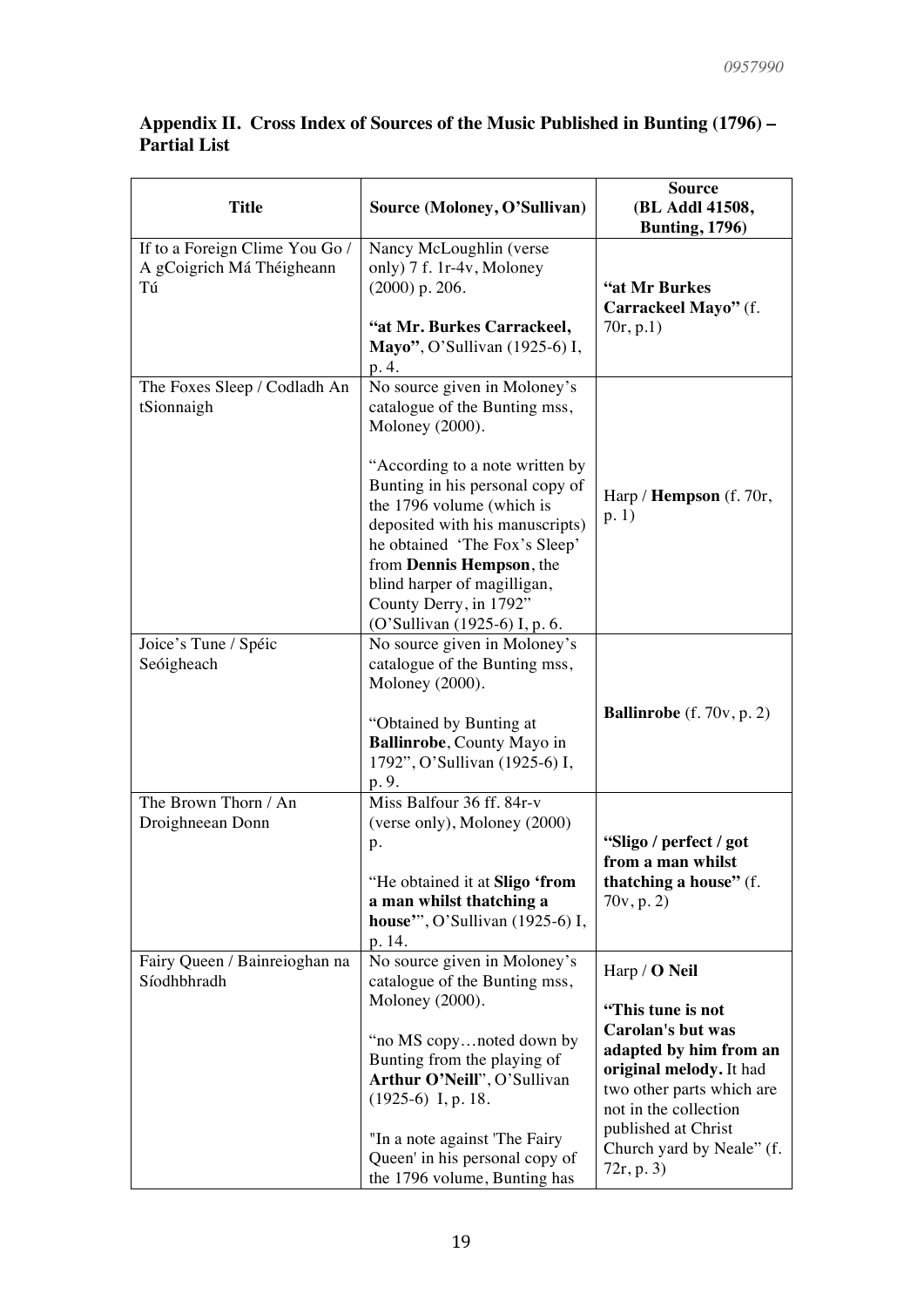|                                | written, 'This tune is not       |                                   |
|--------------------------------|----------------------------------|-----------------------------------|
|                                | Carolan's, but was adapted       |                                   |
|                                | by him from an original          |                                   |
|                                | melody", O'Sullivan (1925-6)     |                                   |
|                                |                                  |                                   |
|                                | I, p. 18.                        |                                   |
| Girls Have You Seen George /   | Dennis a Hempson 29 f. 13r,      |                                   |
| A' bhFaca Sibh Seórse?         | Moloney (2000) p. 390.           |                                   |
|                                | Hempson, O'Sullivan (1925-6)     | Harp / <b>Hempson</b>             |
|                                | I, p. 20.                        |                                   |
|                                |                                  |                                   |
| The Summer is Coming / Tá      | "Not very ancient so says        |                                   |
| An Samhradh Ag Teacht          | <b>Hempson</b> " 29 f. 93 v.,    |                                   |
|                                | Moloney, (2000) p. 356.          |                                   |
|                                |                                  | Harp / Hempson                    |
|                                | Hempson, O'Sullivan (2000) I,    |                                   |
|                                | p. 21                            |                                   |
|                                |                                  |                                   |
| Kitty Tyrrel / Caitilín Triall | O' Beirne (verse only) 10 f. 2r, |                                   |
|                                | Moloney (2000) p. 215.           |                                   |
|                                |                                  |                                   |
|                                |                                  | Harp / Higgins                    |
|                                | Hugh Higgins, O'Sullivan         |                                   |
|                                | $(2000)$ I, p. 24.               |                                   |
|                                |                                  |                                   |
| The Beardless Boy / Giolla Na  | No source given in Moloney's     |                                   |
| Sgríob                         | catalogue of the Bunting mss,    |                                   |
|                                | Moloney (2000).                  |                                   |
|                                |                                  | Harp / Kate Martin                |
|                                | Kate Martin, O'Sullivan          |                                   |
|                                | $(1925-6)$ I, p.28.              |                                   |
| Planxty Drury / Plangstaí      | No source given in Moloney's     |                                   |
| Drúiridhe                      | catalogue of the Bunting mss,    |                                   |
|                                |                                  |                                   |
|                                | Moloney (2000).                  | Harp / Byrne                      |
|                                |                                  |                                   |
|                                | Byrne, O'Sullivan (1926-6) I,    |                                   |
|                                | p. 37.                           |                                   |
| Old Truagh / An Triúcha        | No source given in Moloney's     |                                   |
|                                | catalogue of the Bunting mss,    |                                   |
|                                | Moloney (2000).                  |                                   |
|                                |                                  | Harp / $\bf{O}$ Neil (f. 74r?, p. |
|                                | "Obtained from Arthur            | 7                                 |
|                                | O'Neillno manuscript of          |                                   |
|                                | this air can be found".          |                                   |
|                                | O'Sullivan (1925-6) I, p. 41.    |                                   |
| If the Cat had Gold            | "Marked 'Harp. O'Donnell'        |                                   |
|                                | by Bunting in his personal       |                                   |
|                                |                                  | Harp / O Donnell                  |
|                                | copy of the 1796 volume",        |                                   |
|                                | O'Sullivan (1930) III, p. 56.    |                                   |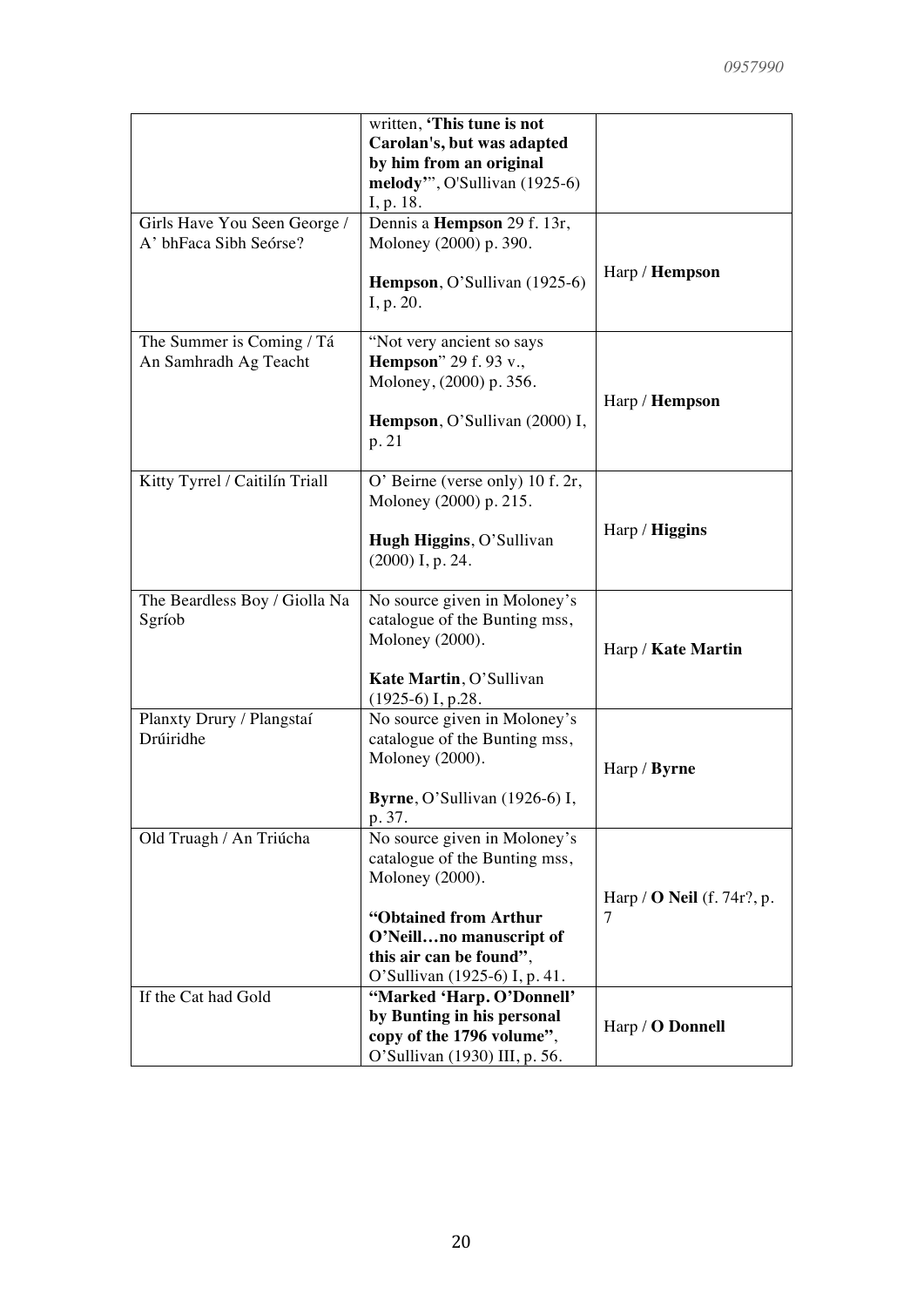#### **Appendix III. Transcription of Sample Commentary on the Harper/Composer Turlough O'Carolan in BL Addl 41508**

#### **f. 57r, Bunting (1809) (written in very faint pencil)**

"My opinion of Carolan is that he has a good Ear for music and it is remarkable how he, beginning the harp at 16 years of age could have composed those airs called Plangstys which he  $\lambda$ is said $\lambda$  seems to have been the inventor of, as well as all the other tunes similar to 'Colonel O'Hara'. because at that age 16 years the mind and habits are mostly fixed; and it is well known that persons who endeavor to learn music

nowadays seldom attain any perfection after this period of life and it would appear to be more necessary to begin music early to attain that perfection in Execution on the instruments chosen than any of the other arts or sciences, but Carolan did not compose any of his airs in the Irish manner except one 'Bridget Cruise (which doubt being his) to whom he was attached. This air in my  $1<sup>st</sup>$  vol: 1796 is so unlike his other melody's [sic] that I suspect the air is pure old Irish – Carolan made words for all those melodies that go by his name. as author to confirm which give occasion to the Harpers of the succeeding generation to attribute both music & words to him, this has led to the mistake (mention here his [illegible] called port Athol in Scotch Books & McCuach [illegible] tune in Burke Thumoth Book 1725) Carolan's celebrity might have been owing in a [illegible] to the Patronage of the Lady, who [illegible] harp and who watched over him [illegible] so many years so that circumstances alone he may be [illegible] thought so. Reminiscent over all this controversy (his music in the shape is like Irish has no resemblance or features like it)"

#### **f. 27r, Bunting (1809), p. 7. (erased pencil annotations in the bottom margin below the printed notation for "Plangstigh Erwin / Planxty Irwin")**

"… several being in simple common time it appears the tune was called Plangsty from being danced on Planks of Wood"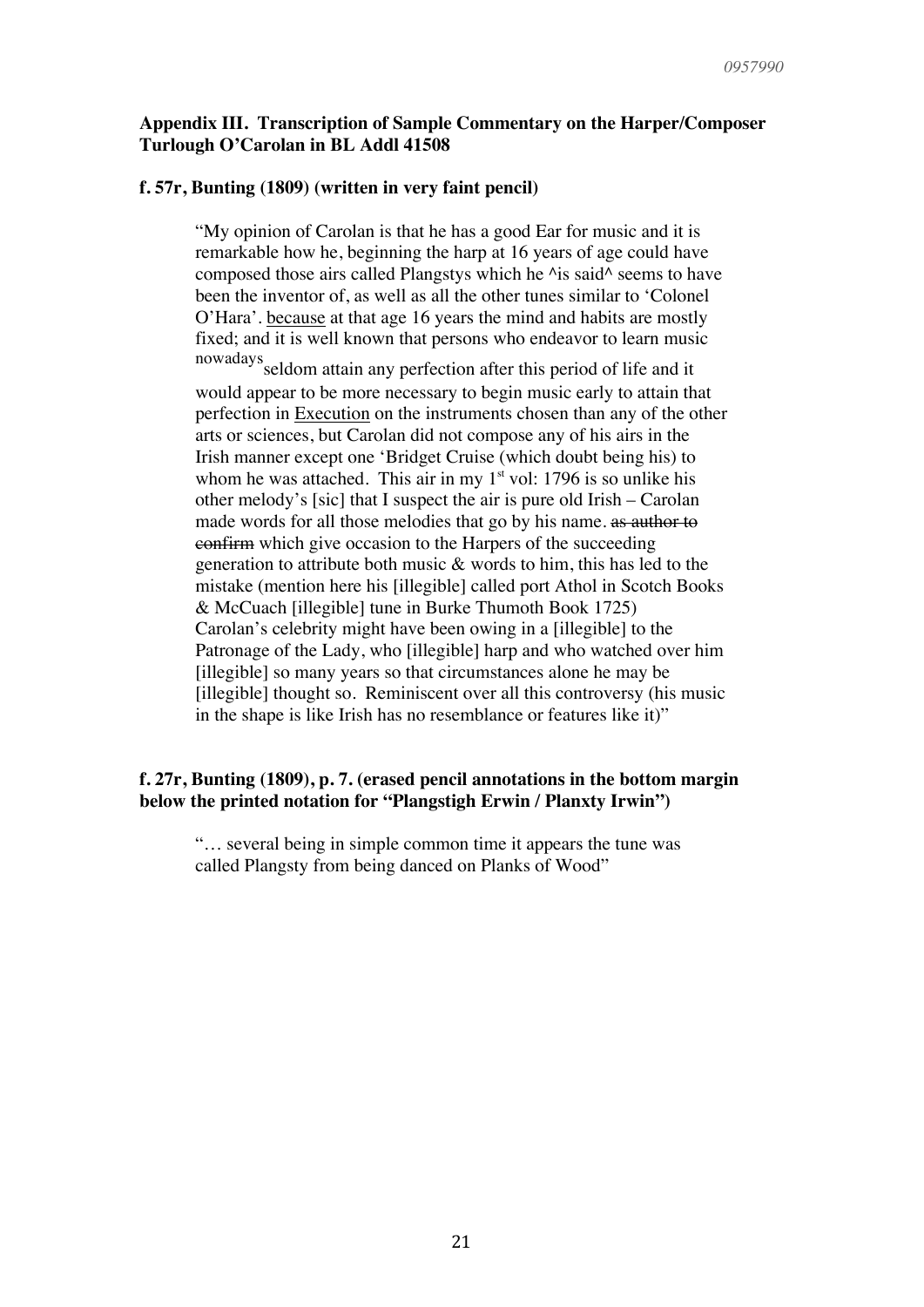| <b>Title</b>             | <b>Annotations</b>                                                                              |  |
|--------------------------|-------------------------------------------------------------------------------------------------|--|
| The Charming Fair Eily   | 1809, p. 1, f. 23r                                                                              |  |
| / Eilighe Gheall chiun   |                                                                                                 |  |
|                          | top:                                                                                            |  |
|                          | "Harp / O Neil"                                                                                 |  |
|                          |                                                                                                 |  |
|                          | next to Irish title:                                                                            |  |
|                          | "me Garbhin" (could be "Ni Chearbhuil" see ms33(3) f. 26r,                                      |  |
|                          | referenced in Moloney, p. 392)                                                                  |  |
|                          |                                                                                                 |  |
|                          | bottom:                                                                                         |  |
|                          | "Probably the Eleanor O'Kirman mentioned by Hardiman"                                           |  |
|                          |                                                                                                 |  |
|                          | music revisions                                                                                 |  |
| The Song of Sorrow /     | 1809, p. 5, f. 25r                                                                              |  |
| Ulican dubh Oh           | top:                                                                                            |  |
|                          | "Harp / Hempson"                                                                                |  |
|                          |                                                                                                 |  |
|                          | bottom:                                                                                         |  |
|                          | "Ulican dubh Oh/If you go to the Country of Leitrim my                                          |  |
|                          | darling/To taste of the Country Sweet/There you will have                                       |  |
|                          | pleasure night; morning/Where Nymphs and Shepherds meet"                                        |  |
|                          | "Scale with flat $7th$ introduced the fourth strongly marked in the $1st$                       |  |
|                          | bar. The time bears all the marks of antiquity and the                                          |  |
|                          | distinguishing trait of Irish music."                                                           |  |
|                          |                                                                                                 |  |
|                          | "The (?)iant occurs frequently"                                                                 |  |
|                          |                                                                                                 |  |
| Burn's March / Im Bo     | 1809, p. 6, f. 25v                                                                              |  |
| Agas Samha Bo            | top:                                                                                            |  |
|                          | "one of the $1st$ tunes taught to the young harpers} and one of the $1st$                       |  |
|                          | in which grace notes appear"                                                                    |  |
|                          |                                                                                                 |  |
|                          | "From Hempson"                                                                                  |  |
|                          |                                                                                                 |  |
|                          | "viz" (music notation of two graces)                                                            |  |
|                          |                                                                                                 |  |
|                          | bottom:                                                                                         |  |
|                          | "This melody is very ancient being composed without the intervals                               |  |
|                          | of 4 <sup>th</sup> and 7 <sup>th</sup> . Many different sets of the air are current in Ireland. |  |
|                          | It is said to have been composed for the Burns's who were Lords                                 |  |
|                          | of the marshes or papes near Newry in the $13th$ Century [see the                               |  |
|                          | peerage and get an anecdote of them]"                                                           |  |
|                          |                                                                                                 |  |
|                          | "many songs were adapted to this tune one of which is 'Did you                                  |  |
|                          | see the black rogue"                                                                            |  |
|                          | music revisions                                                                                 |  |
| Hulet's Health / Slainte |                                                                                                 |  |
| <b>Breag Huilet</b>      | 1809, p. 7, f. 27r                                                                              |  |
|                          |                                                                                                 |  |

# **Annotations in BL Addl 41508 (Bunting (1809), and Bunting (1796))**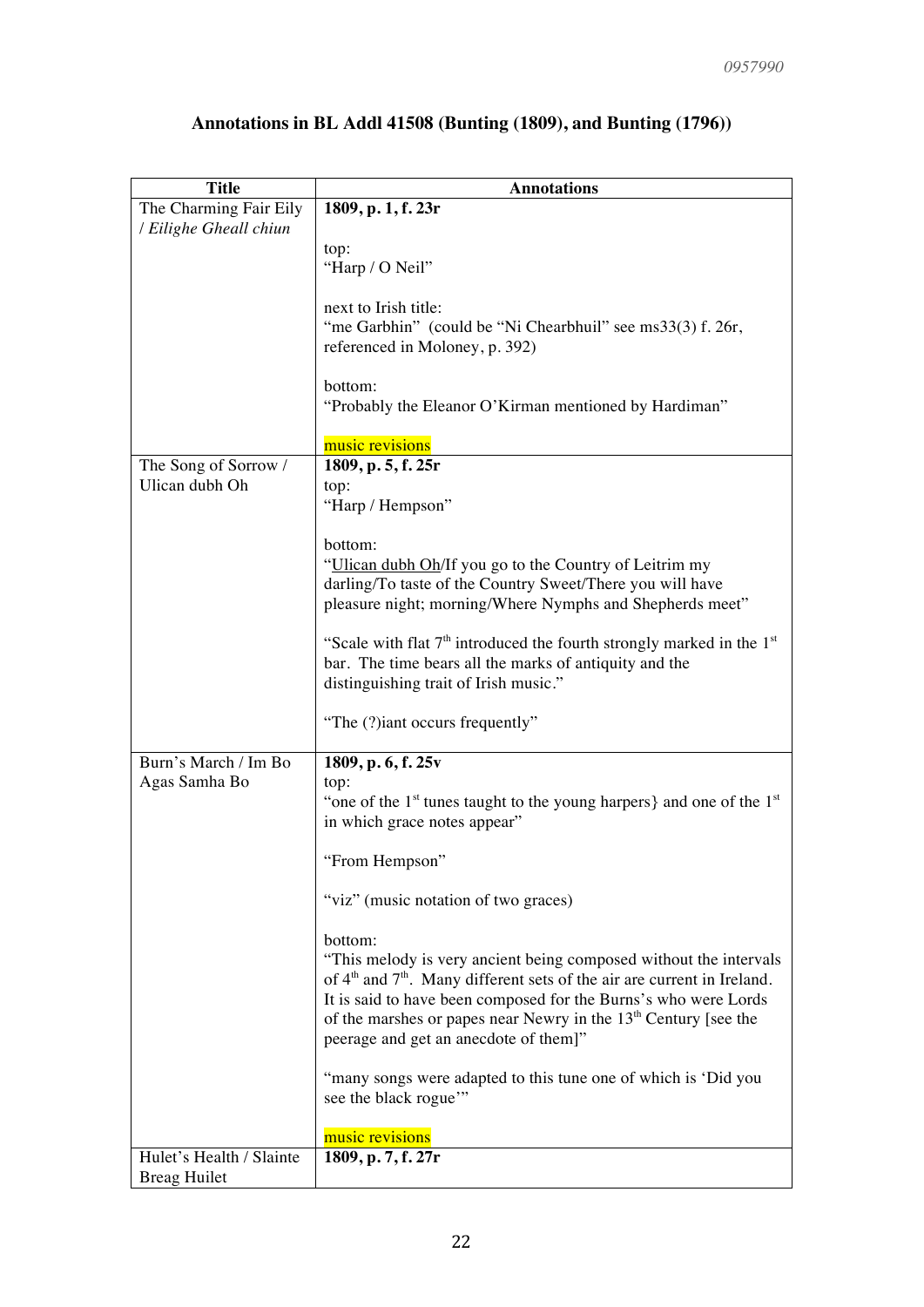|                                          | top:<br>(Irish title struck through)                                                                                                                                |
|------------------------------------------|---------------------------------------------------------------------------------------------------------------------------------------------------------------------|
|                                          | "author and date unknown"                                                                                                                                           |
|                                          | bottom:<br>"from an old man whilst thatching a house in Sligo 1792"                                                                                                 |
| Planxty Irwin /                          | 1809, p. 7, f. 27r                                                                                                                                                  |
| Plangstigh Erwin                         | top:<br>"Harp tune from Higgins"                                                                                                                                    |
|                                          | (Irish title struck through)                                                                                                                                        |
|                                          | "Carolan"                                                                                                                                                           |
|                                          | bottom:                                                                                                                                                             |
|                                          | "Composed for Irwin of Streamstown House"                                                                                                                           |
|                                          | "From Thady Conallon in 1792"                                                                                                                                       |
|                                          | interleave:                                                                                                                                                         |
|                                          | "The Planxty was not always in 6/8 time several of them being in                                                                                                    |
|                                          | simple common time"                                                                                                                                                 |
|                                          | (erased pencil) " several being in simple common time it                                                                                                            |
|                                          | appears the tune was called plangsty from being danced on Planks<br>of wood" (illegible – cursive $B$ )                                                             |
|                                          | "Carolan does not appear to have been the inventor of this sort of<br>melody, as one piece called Planxty Davis, claims a Date prior to<br>Carolan's compositions." |
| O Rourke's Feast /                       | 1809, p. 8, f. 27v                                                                                                                                                  |
| Pleidh Raca Na                           | top:                                                                                                                                                                |
| Ruarcach                                 | "Harp / O Neil"                                                                                                                                                     |
|                                          | bottom:                                                                                                                                                             |
|                                          | (extensive annotations in erased pencil) " it was the habit of the                                                                                                  |
|                                          | harpers toignorance and incapabilitystudying the music which                                                                                                        |
|                                          | in his time without"                                                                                                                                                |
| The Captivating Youth /<br>Oganaighe Oig | 1809, p. 11, f. 29r<br>top:                                                                                                                                         |
|                                          | "Harp / Byrne"                                                                                                                                                      |
|                                          | bottom:                                                                                                                                                             |
|                                          | "Several different sets of this charming air are sung in different                                                                                                  |
|                                          | parts of Ireland and are known by a variety of names the melody                                                                                                     |
|                                          | but little altered from the present Copy it belongs to that ()                                                                                                      |
|                                          | esteemed by the Editor the most ancient, of which the "Summer is                                                                                                    |
|                                          | coming" is one."                                                                                                                                                    |
| The Dissipated Youth /                   | 1809, p. 12, f. 29v                                                                                                                                                 |
| A Ghiolladh Na Sgriobe                   | top:<br>"Harp / Kate Martin"                                                                                                                                        |
|                                          |                                                                                                                                                                     |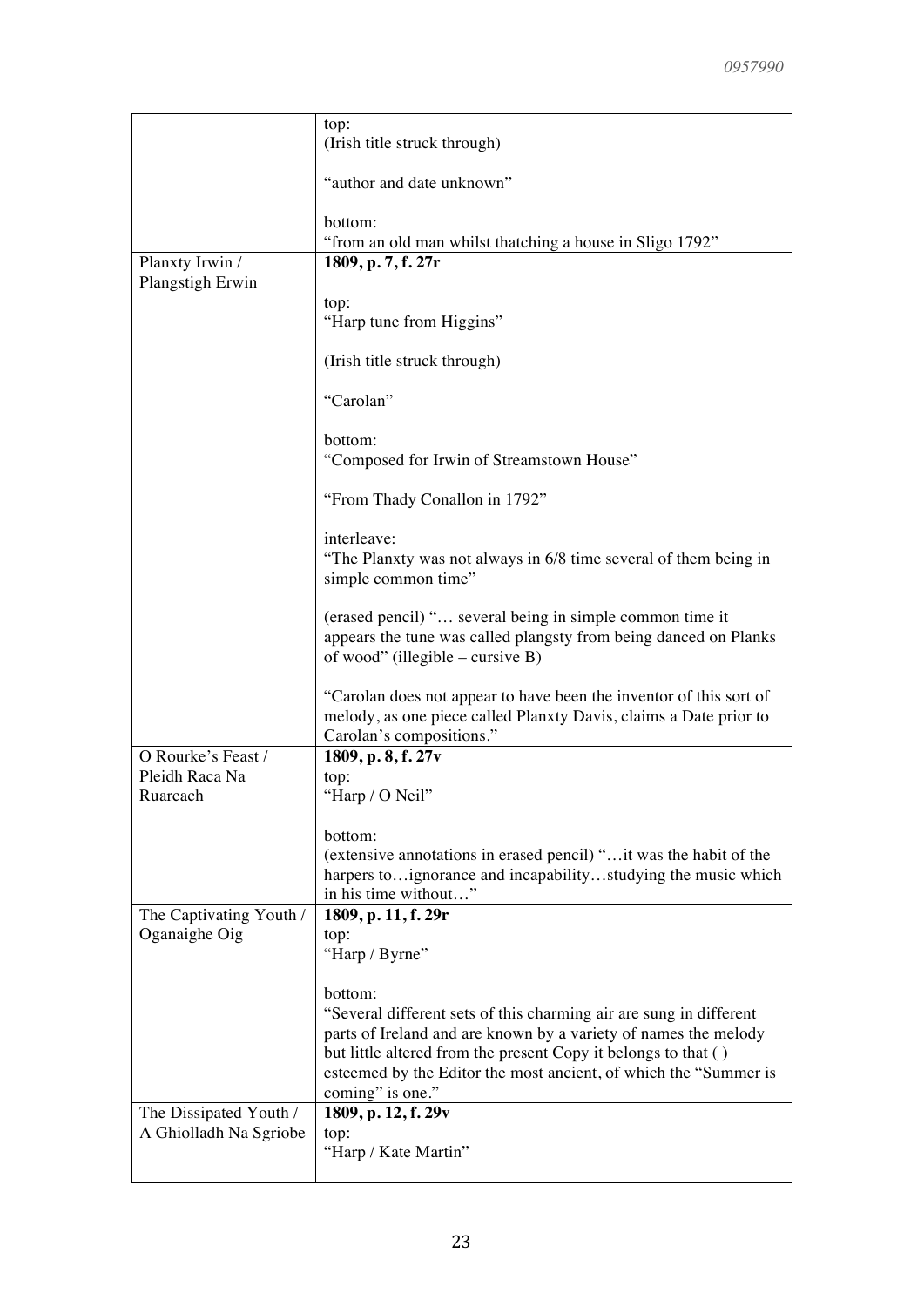|                        | bottom:                                                          |
|------------------------|------------------------------------------------------------------|
|                        | "A curious instance of the #7 $\&$ 47 in the first two bars and  |
|                        | composed probably since the invention of the semitone harp of    |
|                        | Nugent the Jesuit in the $15th$ century our harps being simply   |
|                        | Diatonic"                                                        |
| The Ship That Was Lost | 1809, p. 13, f. 30r                                              |
| / Long a Chuagh a      | bottom:                                                          |
|                        |                                                                  |
| Mugha                  | "A very ancient air its perfect scale being a proof of the date" |
| Planxty Connor /       | 1809, p. 13, f. 30r                                              |
| Plangstigh Connor      |                                                                  |
|                        | top:                                                             |
|                        | "Harp / Rose Mooney"                                             |
|                        |                                                                  |
|                        | bottom:                                                          |
|                        | "Called the Planks of Connaught, in Burke Thumoths Collection in |
|                        | 1724. and set as played on the harp"                             |
| Mac Farlane's          | 1809, p. 14, f. 30v                                              |
| Lamentation / Cumha    |                                                                  |
| Mhac Parlain           | bottom:                                                          |
|                        | "One of the Caoinans, a very lovely and expressive air the words |
|                        | are of the $18th$ Century, but the Melody is unquestionably very |
|                        | ancient, as is proved by its primitive scale"                    |
| The Slender Coat / An  | 1809, p. 17, f. 33r                                              |
| Cota Caol              |                                                                  |
|                        |                                                                  |
|                        | bottom:                                                          |
|                        | "This tune belongs to the same class as the 'Green Woods'"       |
|                        |                                                                  |
|                        | "Young Mans Dream"                                               |
| Rose Dillon / Roise    | 1809, p. 18, f. 33v                                              |
| Diolun                 |                                                                  |
|                        | top:                                                             |
|                        | "Harp / Fanning"                                                 |
|                        |                                                                  |
|                        | bottom:                                                          |
|                        | "Insert Anecdote of the Dillons Earls of Roscommon"              |
|                        |                                                                  |
|                        | music revisions                                                  |
| Yellow Wat & the Fox / | 1809, p. 19, f. 34r                                              |
| Bhateur Buidhe agas an |                                                                  |
| Sinnach                | music revisions                                                  |
| Planxty Reilly /       | 1809, p.19, f. 34r                                               |
| Plangstigh Raighle     |                                                                  |
|                        | Top:                                                             |
|                        | "Harp / O Neil"                                                  |
|                        |                                                                  |
|                        | bottom:                                                          |
|                        |                                                                  |
|                        | "By Carolan"                                                     |

### Sources of the music listed in the 1809 volume

| Title                                            | Source (Moloney, O'Sullivan)                                        | <b>Source</b><br>(annotated 1809) |
|--------------------------------------------------|---------------------------------------------------------------------|-----------------------------------|
| The Charming Fair Eily /<br>Eilighe Gheall chiun | $33(3)$ f. $26r -$ From <b>James</b><br><b>Duncan</b> County Down", | Harp / $O$ Neil                   |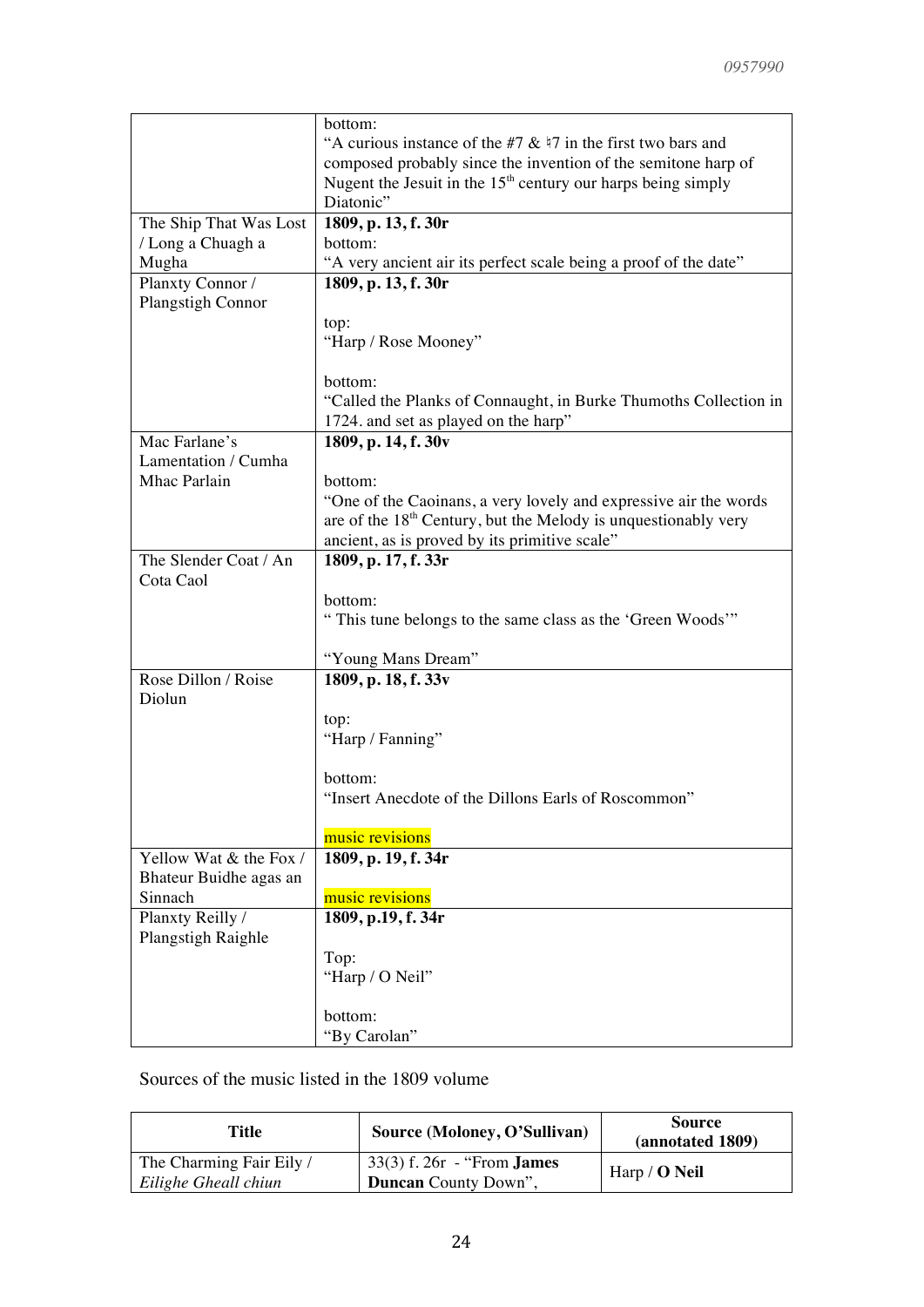|                                                  | Moloney (2000) p. 392,                                                                                                                                                                                                                                      |                                             |
|--------------------------------------------------|-------------------------------------------------------------------------------------------------------------------------------------------------------------------------------------------------------------------------------------------------------------|---------------------------------------------|
|                                                  | James Duncan, O'Sullivan<br>$(1932)$ IV, p. 3.                                                                                                                                                                                                              |                                             |
| The Song of Sorrow / Ulican<br>dubh Oh           | <b>Hempson</b> , 33(3) f. 11v,<br>Moloney (2000) p. 390.<br><b>Hempson</b> , 33(3) p. 22,                                                                                                                                                                   | Harp / Hempson                              |
| Burn's March / Im Bo Agas<br>Samha Bo            | O'Sullivan (1932) IV, p. 7.<br>"Quins Burns March", 33(1) ff.<br>31r - 32r, Moloney (2000) p.<br>379.<br>"From Dennis Hempson of<br>Magilligan", 33(3) f. 10r,<br>Moloney (2000) p. 390.<br>Dennis Hempson, O'Sullivan                                      | Harp / Hempson                              |
| Hulet's Health / Slainte Breag<br>Huilet         | $(2000)$ IV, p. 16.<br>"from Blind Billy" (verse only),<br>24 ff. 21v -25v, Moloney (2000)<br>p. 298.<br>"Bunting does not state from<br>whom he obtained this lively air.<br>There is no independent printed<br>variant.", O'Sullivan (1932) IV,<br>p. 19. | old man thatching a<br>house in Sligo, 1792 |
| Planxty Irwin / Plangstigh<br>Erwin              | "from Charles Byrne County<br>Leitrim", $33(3)$ f. 4r, Moloney<br>$(2000)$ p. 389.<br>36 f.83v "Miss Balfour" (verse<br>only), Moloney, (2000) p. 432.<br>Charles Byrne, O'Sullivan<br>$(1932)$ IV, p. 21.                                                  | Harp / <b>Higgins</b>                       |
| O Rourke's Feast / Pleidh<br>Raca Na Ruarcach    | "From Rose Mooney", 33(2) f.<br>7r, Moloney (2000) p. 382.<br>Rose Mooney, O'Sullivan<br>$(1932)$ IV, p. 26.                                                                                                                                                | Harp / <b>O</b> Neil                        |
| The Captivating Youth /<br>Oganaighe Oig         | no source given in Moloney<br>(2000) or O'Sullivan (1925-<br>1936)                                                                                                                                                                                          | Harp / Byrne                                |
| Yellow Horse / Gearan Buidhe                     | "from <b>Hugh Higgins</b> ", $33(2)$ f.<br>6r, Moloney (2000) p. 381.<br>Hugh Higgins, O'Sullivan<br>(1932) IV, p. 30.                                                                                                                                      |                                             |
| The Dissipated Youth / A<br>Ghiolladh Na Sgriobe | no source given in Moloney<br>(2000) or O'Sullivan (1925-<br>1936)                                                                                                                                                                                          | Harp / Kate Martin                          |
| The Ship That Was Lost /                         | no source given in Moloney                                                                                                                                                                                                                                  |                                             |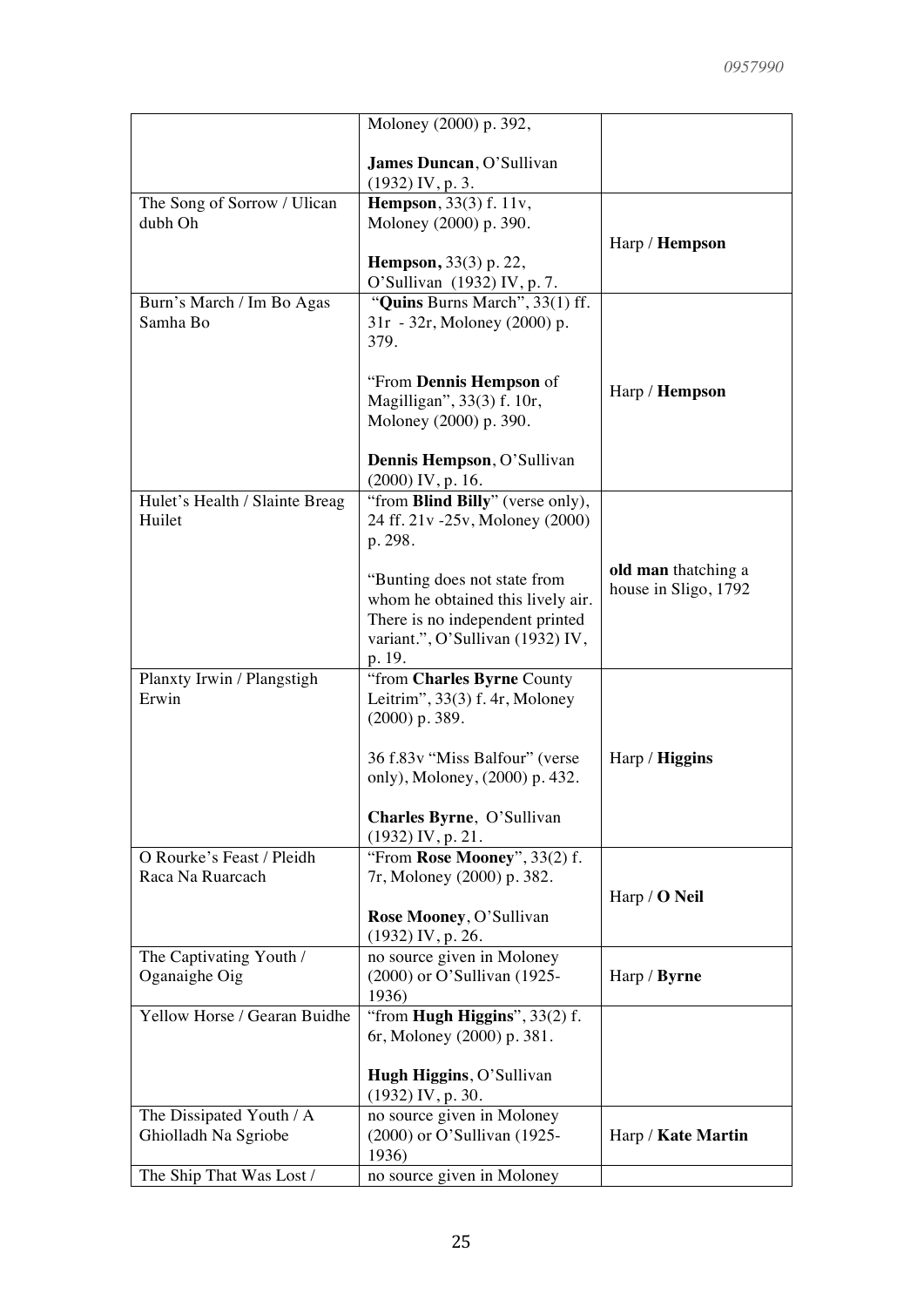| Long a Chuagh a Mugha                        | (2000) or O'Sullivan (1925-           |                       |
|----------------------------------------------|---------------------------------------|-----------------------|
|                                              | 1936)                                 |                       |
| Planxty Connor / Plangstigh                  | "From Dennis Hempson                  |                       |
| Connor                                       | Magilligan", 33(2) f. 24v,            |                       |
|                                              | Moloney (2000) p. 384.                | Harp / Rose Mooney    |
|                                              |                                       |                       |
|                                              | "Billy's set", $33(1)$ f. 17r, (verse |                       |
|                                              | only), Moloney (2000) p. 377.         |                       |
| Mac Farlane's Lamentation /                  | Mrs. Connor, O'Sullivan, IV           |                       |
| Cumha Mhac Parlain                           | $(1932)$ p. 44.                       |                       |
| The Slender Coat / An Cota                   | W.R. Spencer (verse only), 28 f.      |                       |
| Caol                                         | 68v, Moloney (2000) p. 339.           |                       |
|                                              |                                       |                       |
|                                              | Mrs. Connor, O'Sullivan               |                       |
|                                              | $(1932)$ IV, p. 47.                   |                       |
| Rose Dillon / Roise Diolun                   | no source given in Moloney            |                       |
|                                              | (2000) or O'Sullivan (1925-           | Harp / <b>Fanning</b> |
|                                              | 1936)                                 |                       |
| Yellow Wat & the Fox /                       | Lynch (verse only), O'Sullivan        |                       |
| Bhateur Buidhe agas an                       | $(1932)$ IV, p. 50.                   |                       |
| Sinnach                                      |                                       |                       |
| Planxty Reilly / Plangstigh                  | no source given in Moloney            |                       |
| Raighle                                      | (2000) or O'Sullivan (1925-           | Harp / O Neil         |
|                                              | 1936)                                 |                       |
| Lord Mayo / Tiagharna                        |                                       | Harp                  |
| Mhaighe-eo                                   |                                       |                       |
| Thou Flower of Virgins / A                   |                                       |                       |
| Phlur na Maighdion<br>Carolan's Cap / Barend |                                       |                       |
| Chearbhulain                                 |                                       | Harp / Mooney         |
| Dermot O'Dowd / Diarmaid                     |                                       |                       |
| Ua Duda                                      |                                       |                       |
| Irish Lullaby / Is Im Bo Agas                |                                       |                       |
| Eiriu                                        |                                       |                       |
| I'll Follow You Over the                     |                                       |                       |
| Mountain / Leanfadh me Thar                  |                                       | Quin / Harp           |
| an Thsliabh Thu                              |                                       |                       |
| A death Song / Marbhna no                    |                                       |                       |
| Cumba                                        |                                       | Quin / Harp           |
| The Wren / Drolein                           |                                       |                       |
| Bumper Squire Jones / Pleidh                 |                                       |                       |
| Raca na Jones                                |                                       | Harp / O Neil         |
| I Would Rather than Ireland /                |                                       |                       |
| Bhfear Liom na Eire                          |                                       |                       |
| Fair Molly / Malli Ban                       |                                       | Harp / Byrne          |
| The Beautious Fair Molly /                   |                                       |                       |
| Maille Dheas Bhan                            |                                       |                       |
| Bridget Cruise / Brighid                     |                                       |                       |
| Cruise                                       |                                       | Harp / Higgins        |
| The Old Woman / An Thseann                   |                                       |                       |
| <b>Bheann Bhocht</b>                         |                                       |                       |
| Rory O Moor; King of Leixs                   |                                       |                       |
| March / Rhuairidhe Ua                        |                                       |                       |
| Mordha                                       |                                       |                       |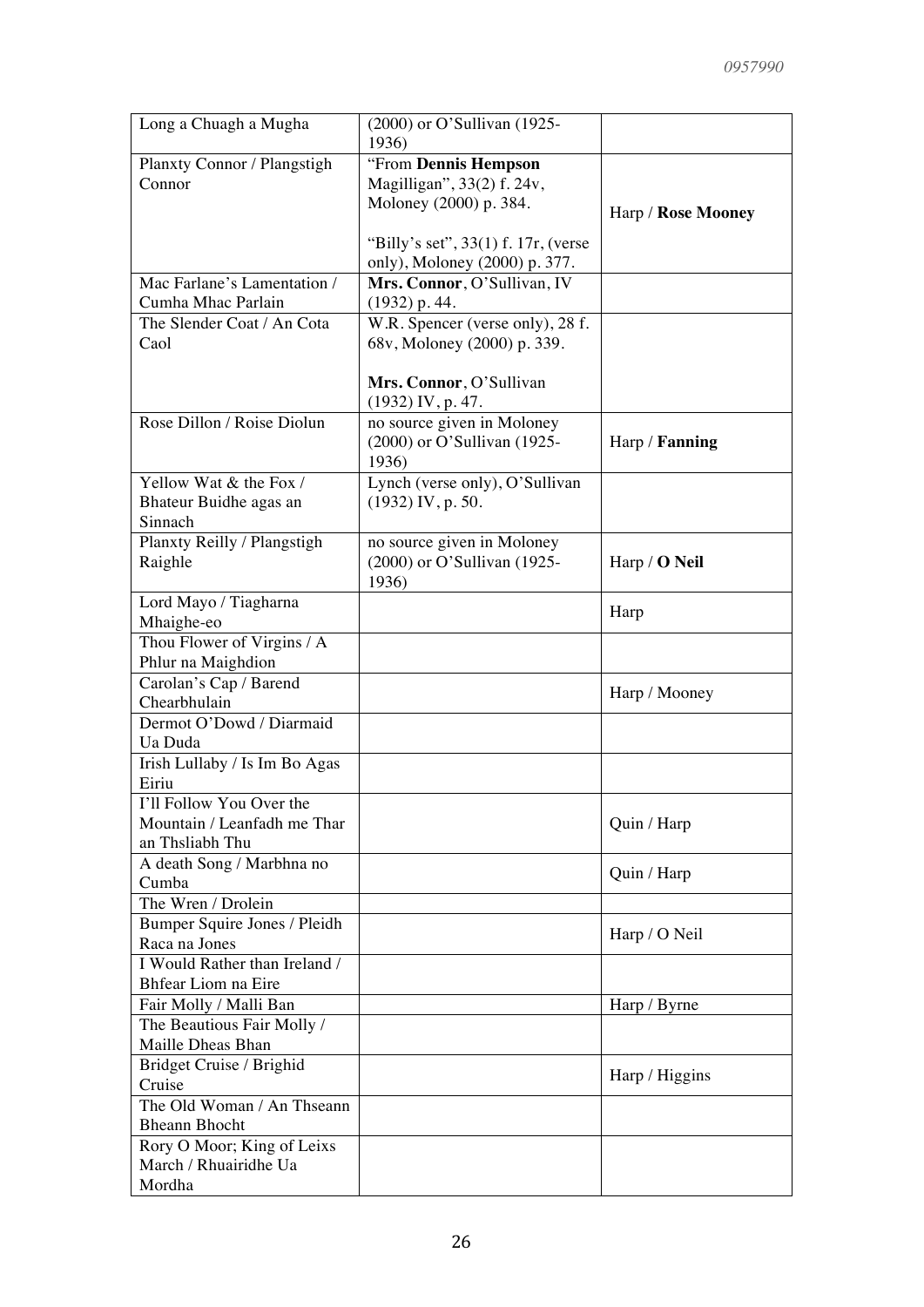| O Neill's Cavalcade                |                 |
|------------------------------------|-----------------|
| Marcaigheacht In Neill             |                 |
| Carolan's Concerto /               |                 |
| Comhshinnim Chearbhulain           | Harp / Fanning  |
| Love be Near Me / A Ghradh         |                 |
| Luighe Lamh Liom                   | Quin / Harp     |
| Planxty Maguire / Plangstigh       |                 |
| Mhag Uibhir                        | Harp / Mooney   |
| O Southern Breeze / $\overline{A}$ |                 |
| Chaoithe on Ndeas                  |                 |
| Bundle of Rushes / Beartin         |                 |
| Luachra                            |                 |
| Colonel Irwin / Corneul Irbhin     | O Neil          |
| That is the Road She Went /        |                 |
| Siud e Siar an Rod                 |                 |
| The Cavalcade of the Boyne /       |                 |
| Marcaigheacht in Boinne            |                 |
| Loftus Jones / Loftus Jones        | Fanning / Harp  |
| Dennis Dont be Threatening /       |                 |
| A Dhonachadh na bi                 |                 |
| Fogarthach                         |                 |
| The Green Woods of Truigha /       |                 |
| Coilte Glasa an Triugha            | Harp / Black    |
| Nancy of the Branching             |                 |
| Tresses / Anna na Geraoibh         |                 |
| Paddy Mac Rory / Paidin            |                 |
| Mhac Ruairidhe                     | Harp / Byrne    |
| The Butterfly / Feilican           | Harp / O Donnel |
| The Mock Feast / Pleidh Raca       |                 |
| an Mhagadh                         |                 |
| The Health of the Cup /            |                 |
| Slainte an Chupan                  |                 |
| Planxty Thomas Mc Judge /          |                 |
| Tumais Mhac a                      | Mooney / Harp   |
| Bhreithamhain                      |                 |
| Mild Mable O'Kelly / Mabla         | Harp / Linden   |
| Sheimh ini Cheallaidh              |                 |
| The Fisherman / Is Casgaire ar     |                 |
| Loch                               |                 |
| Beside a Rath / Cois Leasa         |                 |
| The Dawning of Day /               | Harp / Hempson  |
| Eirghidhe an Lae                   |                 |
| Colonel O Hara / Corneul Ua        | Harp / Fanning  |
| Hara                               |                 |
| The Winnowing Sheet /              |                 |
| Caiteach Roin                      |                 |
| Letitea Burke / Lettighe a         | Mooney / Harp   |
| Burca                              |                 |
| Limerick's Lamentation /           | Harp            |
| Marbhna na Luimneach               |                 |
| Peggy Ban / Mairgireud             | Harp / Hempson  |
| The Pretty Girl Milking the        | Harp / O Neil   |
| Cow / Callin Beog Chruite na       |                 |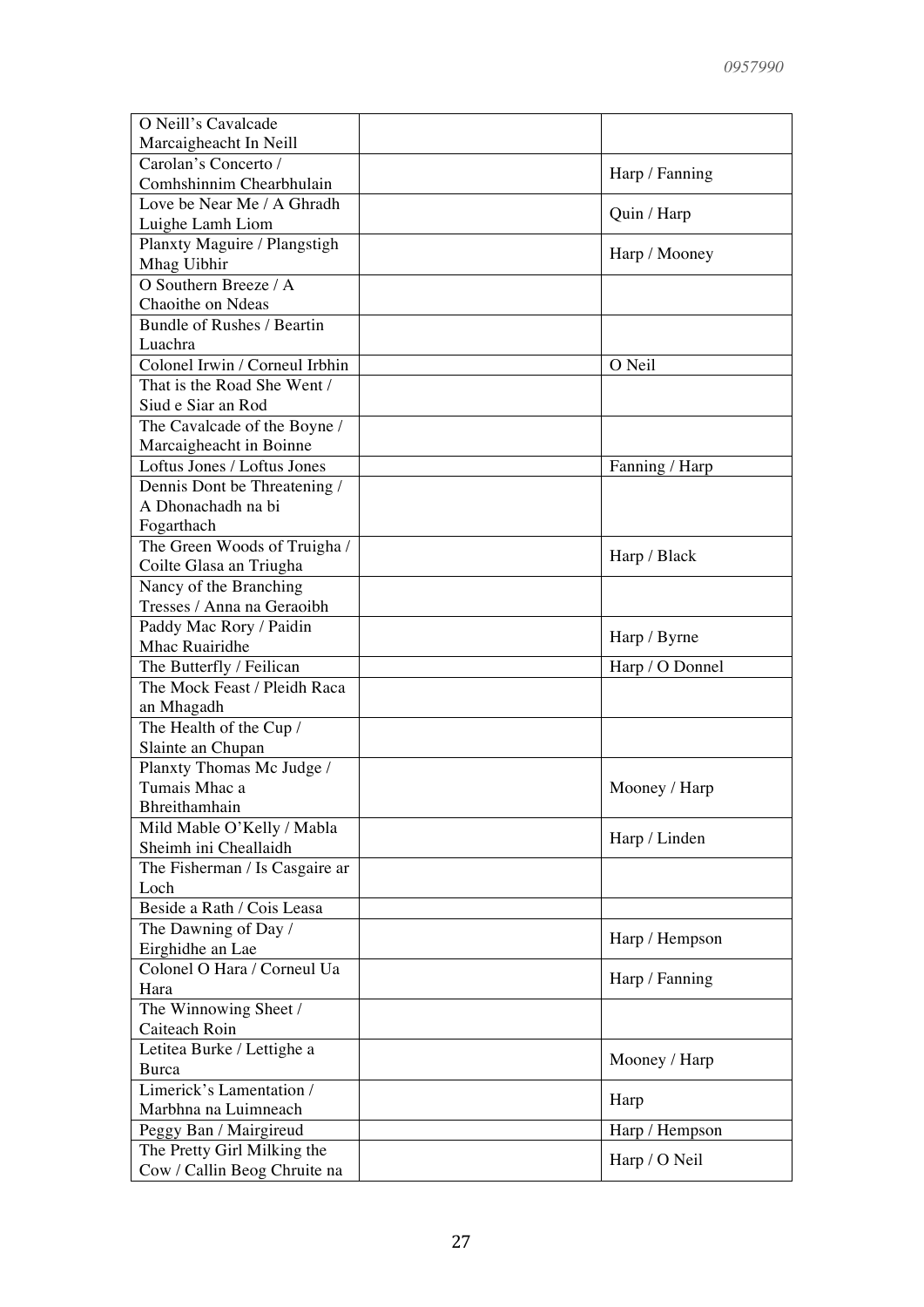| Mbo                            |                  |
|--------------------------------|------------------|
| Madam Judge / Maghistreas      |                  |
| ini Bhreithamuain              | Harp / O Neil    |
| Planxty Judge / Plangstigh ini | Harp             |
| Bhreithamhain                  |                  |
| A Lesson for the Harp / Purth  | Harp / Hempson   |
| Clarsearch                     |                  |
| Thou Blooming Treasure /       |                  |
| Blaith na Seud                 |                  |
| The Old Truigha / An Seann     | Harp / O Neil    |
| Triucha                        |                  |
| Planxty Sudley / Plangstigh    | Harp / O Donnell |
| Sudhleidh                      |                  |
| The Pleasure of Harbours /     |                  |
| Muiris na Ccuan                |                  |
| The Market Stake / Staca an    | Harp / Higgins   |
| Mharaga                        |                  |
| Rusty Daniel / Domhnal         |                  |
| Merigeach                      |                  |
| Madam Birmingham /             | Harp / Mooney    |
| Maghistreas ini Ceoris         |                  |
| Planxty Birmingham /           | Harp             |
| Plangstigh ini Ceoris          |                  |
| Morgan Magan / Murach          | Harp / Mooney    |
| Mhac Ceanna                    |                  |
| The Victorious Tree / Bille    |                  |
| <b>Buadhach</b>                |                  |
| I Will be Taken / Beidh Mise   |                  |
| la Gabhail                     |                  |
| Young Cusac / Ciosogach Og     |                  |
| Young Bridget / Breed na       |                  |
| Bhearlaidgh                    |                  |

Sources of the music listed in the 1796 volume

| <b>Title</b>                                                      | Source (Moloney, O'Sullivan)                                                                                                                                                                                                                            | <b>Source</b><br>(annotated 1796)                   |
|-------------------------------------------------------------------|---------------------------------------------------------------------------------------------------------------------------------------------------------------------------------------------------------------------------------------------------------|-----------------------------------------------------|
| If to a Foreign Clime You Go /<br>A gCoigrich Má Théigheann<br>Tú | Nancy McLoughlin (verse)<br>only) 7 f. 1r-4v, Moloney<br>$(2000)$ p. 206.<br>"at Mr. Burkes Carrackeel,<br>Mayo", O'Sullivan $(1925-6)$ I,<br>p. 4.                                                                                                     | "at Mr Burkes"<br>Carrackeel Mayo" (f.<br>70r, p.1) |
| The Foxes Sleep / Codladh An<br>tSionnaigh                        | No source given in Moloney's<br>catalogue of the Bunting mss,<br>Moloney (2000).<br>"According to a note written by<br>Bunting in his personal copy of<br>the 1796 volume (which is<br>deposited with his manuscripts)<br>he obtained 'The Fox's Sleep' | Harp / <b>Hempson</b> (f. 70 $r$ ,<br>p.1)          |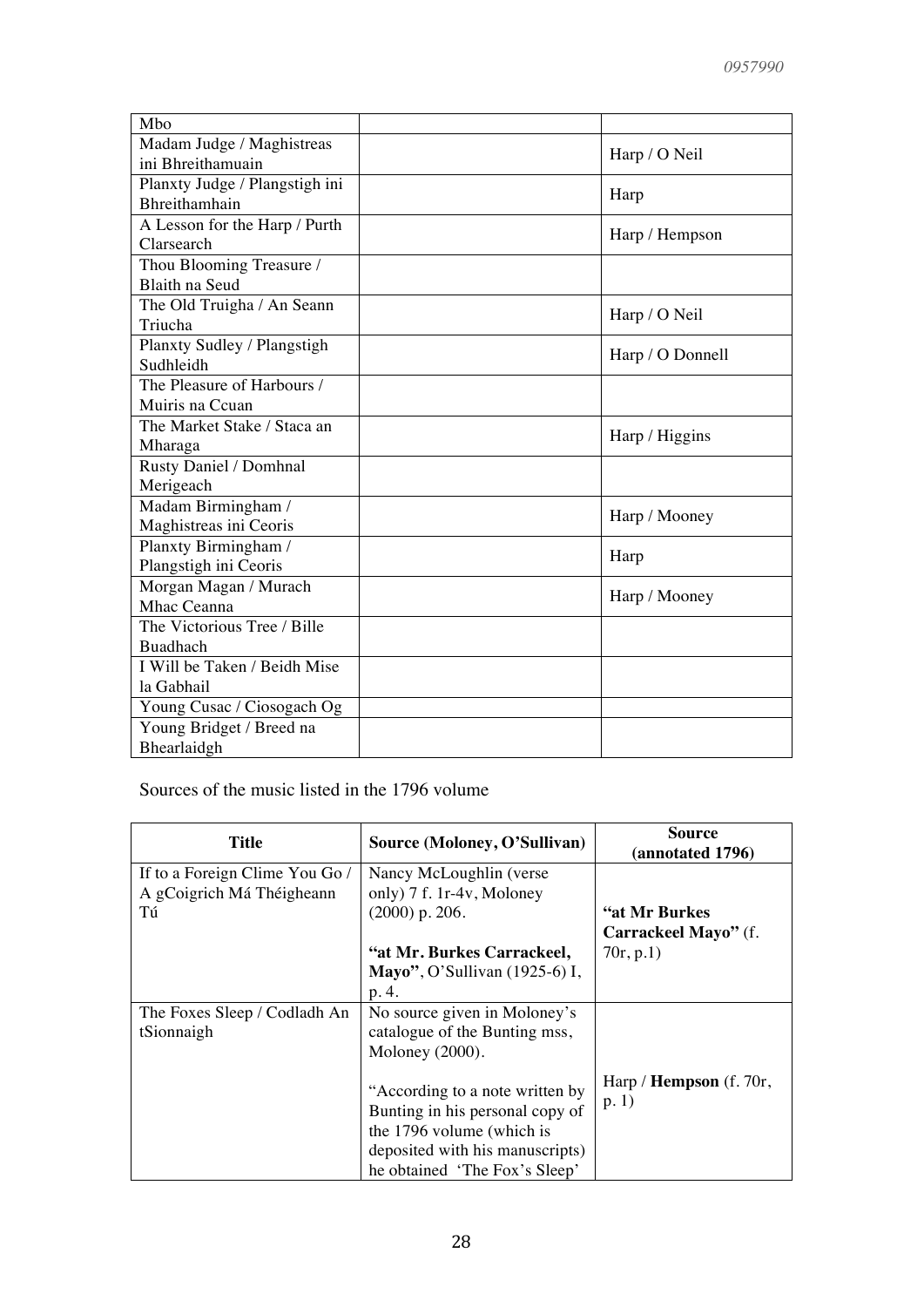|                                                        | from Dennis Hempson, the<br>blind harper of magilligan,<br>County Derry, in 1792"<br>(O'Sullivan (1925-6) I, p. 6.                                                                                                                                                                                                                                                                                                                        |                                                                                                                                                                                                                                                    |
|--------------------------------------------------------|-------------------------------------------------------------------------------------------------------------------------------------------------------------------------------------------------------------------------------------------------------------------------------------------------------------------------------------------------------------------------------------------------------------------------------------------|----------------------------------------------------------------------------------------------------------------------------------------------------------------------------------------------------------------------------------------------------|
| Joice's Tune / Spéic<br>Seóigheach                     | No source given in Moloney's<br>catalogue of the Bunting mss,<br>Moloney (2000).<br>"Obtained by Bunting at<br>Ballinrobe, County Mayo in<br>1792", O'Sullivan (1925-6) I,<br>p. 9.                                                                                                                                                                                                                                                       | <b>Ballinrobe</b> (f. $70v$ , p. 2)                                                                                                                                                                                                                |
| The Brown Thorn / An<br>Droighneean Donn               | Miss Balfour 36 ff. 84r-v<br>(verse only), Moloney (2000)<br>p.<br>"He obtained it at Sligo 'from<br>a man whilst thatching a<br>house", O'Sullivan (1925-6) I,<br>p. 14.                                                                                                                                                                                                                                                                 | "Sligo / perfect / got<br>from a man whilst<br>thatching a house" (f.<br>70v, p. 2)                                                                                                                                                                |
| Fairy Queen / Bainreioghan na<br>Síodhbhradh           | No source given in Moloney's<br>catalogue of the Bunting mss,<br>Moloney (2000).<br>"no MS copynoted down by<br>Bunting from the playing of<br>Arthur O'Neill", O'Sullivan<br>$(1925-6)$ I, p. 18.<br>"In a note against 'The Fairy<br>Queen' in his personal copy of<br>the 1796 volume, Bunting has<br>written, 'This tune is not<br>Carolan's, but was adapted<br>by him from an original<br>melody", O'Sullivan (1925-6)<br>I, p. 18. | Harp / <b>O</b> Neil<br>"This tune is not<br><b>Carolan's but was</b><br>adapted by him from an<br>original melody. It had<br>two other parts which are<br>not in the collection<br>published at Christ<br>Church yard by Neale" (f.<br>72r, p. 3) |
| Girls Have You Seen George /<br>A' bhFaca Sibh Seórse? | Dennis a Hempson 29 f. 13r,<br>Moloney (2000) p. 390.<br>Hempson, O'Sullivan (1925-6)<br>I, p. 20.                                                                                                                                                                                                                                                                                                                                        | Harp / <b>Hempson</b>                                                                                                                                                                                                                              |
| The Summer is Coming / Tá<br>An Samhradh Ag Teacht     | "Not very ancient so says<br><b>Hempson</b> " 29 f. 93 v.,<br>Moloney, (2000) p. 356.<br>Hempson, O'Sullivan (2000) I,<br>p. 21                                                                                                                                                                                                                                                                                                           | Harp / <b>Hempson</b>                                                                                                                                                                                                                              |
| Kitty Tyrrel / Caitilín Triall                         | O' Beirne (verse only) 10 f. 2r,<br>Moloney (2000) p. 215.<br>Hugh Higgins, O'Sullivan                                                                                                                                                                                                                                                                                                                                                    | Harp / Higgins                                                                                                                                                                                                                                     |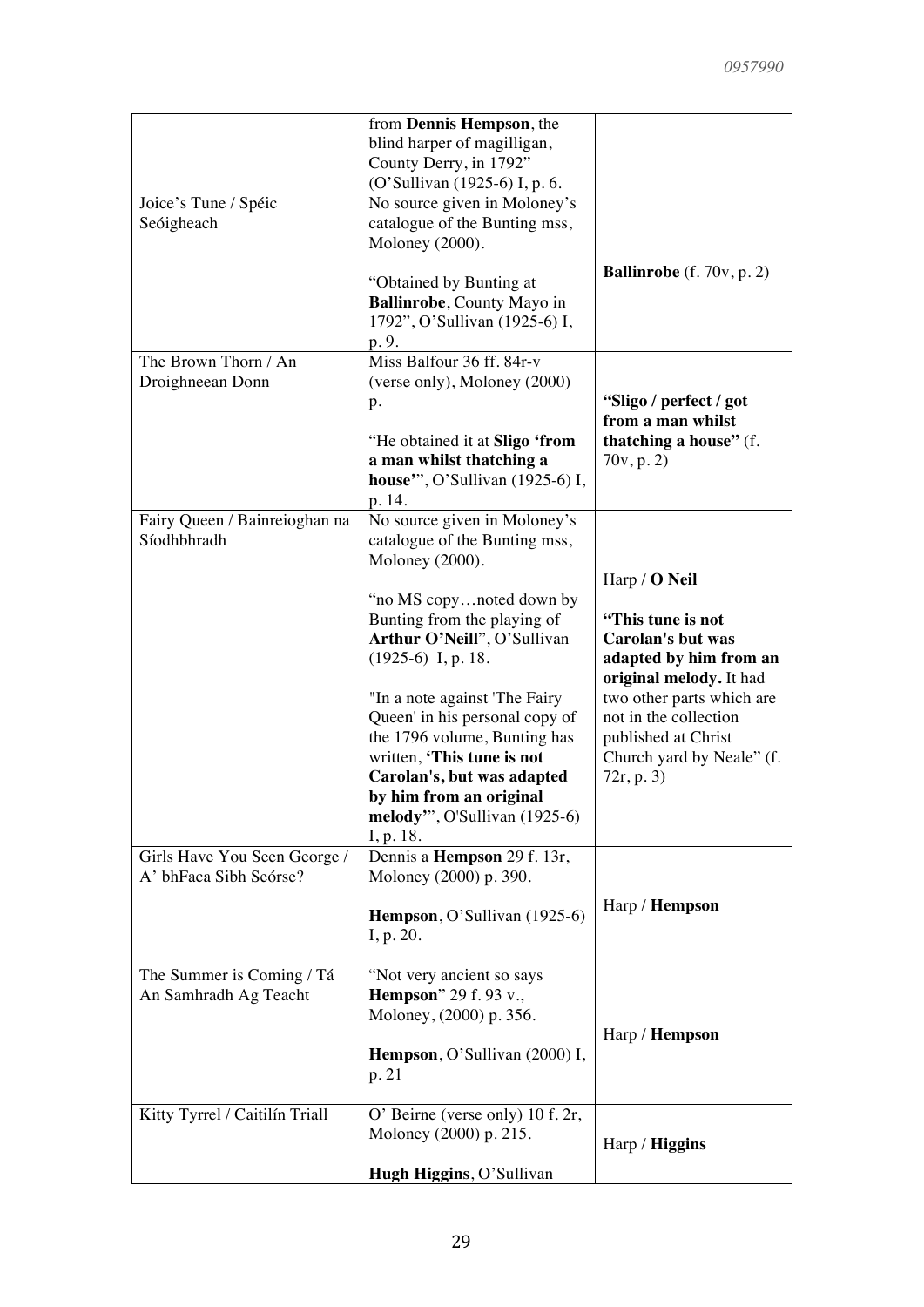|                                                    | $(2000)$ I, p. 24.                                            |                                   |
|----------------------------------------------------|---------------------------------------------------------------|-----------------------------------|
|                                                    |                                                               |                                   |
| The Beardless Boy / Giolla Na                      | No source given in Moloney's                                  |                                   |
| Sgríob                                             | catalogue of the Bunting mss,<br>Moloney (2000).              |                                   |
|                                                    |                                                               | Harp / Kate Martin                |
|                                                    | Kate Martin, O'Sullivan                                       |                                   |
|                                                    | $(1925-6)$ I, p.28.                                           |                                   |
| Planxty Drury / Plangstaí                          | No source given in Moloney's                                  |                                   |
| Drúiridhe                                          | catalogue of the Bunting mss,                                 |                                   |
|                                                    | Moloney (2000).                                               | Harp / Byrne                      |
|                                                    |                                                               |                                   |
|                                                    | <b>Byrne</b> , O'Sullivan $(1926-6)$ I,                       |                                   |
|                                                    | p. 37.                                                        |                                   |
| Old Truagh / An Triúcha                            | No source given in Moloney's<br>catalogue of the Bunting mss, |                                   |
|                                                    | Moloney (2000).                                               |                                   |
|                                                    |                                                               | Harp / $\bf{O}$ Neil (f. 74r?, p. |
|                                                    | "Obtained from Arthur                                         | 7                                 |
|                                                    | O'Neillno manuscript of                                       |                                   |
|                                                    | this air can be found".                                       |                                   |
|                                                    | O'Sullivan (1925-6) I, p. 41.                                 |                                   |
| Molly St George                                    |                                                               | Harp / Higgins                    |
| The Fair-haired Girl                               |                                                               | Harp / Byrne                      |
| Love in Secret                                     |                                                               | Harp / O Neil                     |
| Open the Door Softly                               |                                                               | Harp / O Neil                     |
| Madame Cole                                        |                                                               | Harp / O Neil                     |
| The Young Man's Dream<br>The Charmer with the Fair |                                                               | Harp / Hempson                    |
| Locks                                              |                                                               |                                   |
| The Twisting of the Rope                           |                                                               | Harp / Mooney                     |
| Dennis Don't be Threatening                        |                                                               |                                   |
| Planxty Kelly                                      |                                                               | Harp / Byrne                      |
| The Pleasant Rocks                                 |                                                               | Harp / Black                      |
| The Fair Woman                                     |                                                               |                                   |
| Rose Dillon                                        |                                                               | Harp / O Neil                     |
| The Parting of Friends                             |                                                               | Harp / Hempson                    |
| The Ugly Tailor                                    |                                                               |                                   |
| Castle O'Neil                                      |                                                               |                                   |
| Kitty the Cuckoo                                   |                                                               |                                   |
| The Harvest Morn<br>John Heir of the Glen          |                                                               |                                   |
| The Banks of the Shannon                           |                                                               | Dr. Shiel Ballyshannon<br>Byrne   |
| The Brown Maid                                     |                                                               | Harp / Higgins                    |
| The Jointure                                       |                                                               | Harp / Higgins                    |
| The Forlorn Queen                                  |                                                               | Harp / O Neil                     |
| The Snowy Breasted Pearl                           |                                                               |                                   |
| Madge Malone                                       |                                                               | Harp / Mooney                     |
| Dermot O Dowd                                      |                                                               | <b>Byrne</b>                      |
| Kitty O Brian                                      |                                                               | Harp / Fanning                    |
| My Dear Stay with Me                               |                                                               | Harp / O Neil                     |
| The Dear Black Maid                                |                                                               |                                   |
| Mary do you Fancy Me                               |                                                               |                                   |